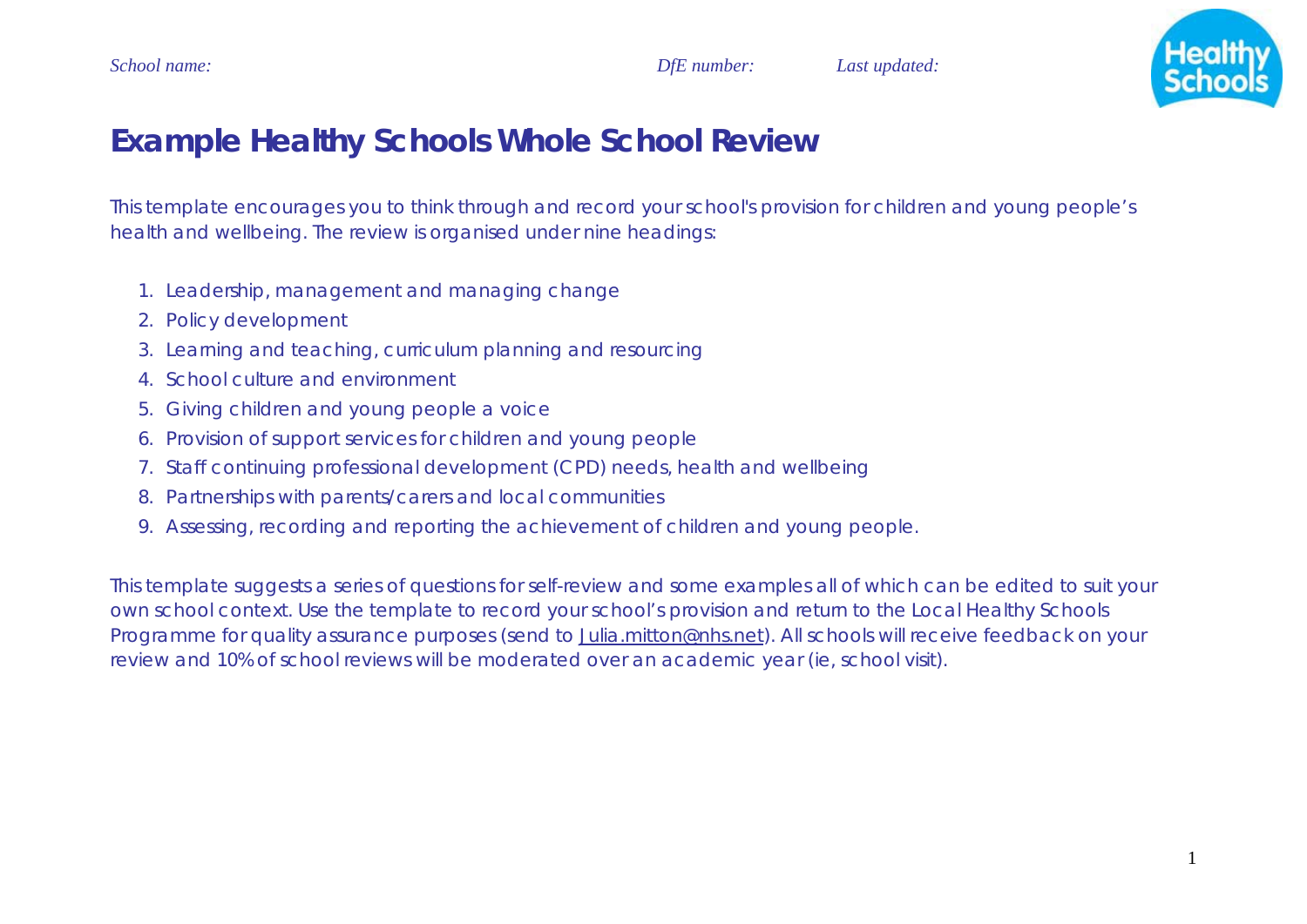

# **1. Leadership, management and managing change**

**1.1- How does your school provide the leadership to create a positive environment that promotes health and wellbeing?** 

# *SEF: 6 – Leadership and Management*

**Mission statement** - how often it is reviewed, is it visible and is it shared and how? What are the aims? Eg 'to provide a safe, caring, happy environment where every child matters principles'. What are the principles? Eg strength / understanding / nurture / stimulation / health / inspiration / new opportunities / enjoyment

**Prospectus** - how often is it renewed, who is it distributed to, when and how? Specific reference to PSHE (Personal, Social, Health and Economic) education, Healthy Schools Awards, Physical Activity Awards, School Council, Eco Schools etc?

**Do you have a Healthy Schools Governor?** Is health and wellbeing is a regular item on the agenda for Governor's meetings (include items discussed)**.** 

**The SEF (Self Evaluation Form)** - identifies areas of strength, and evaluates areas for improvement, with regard to creating and managing positive environment which enhances emotional and physical health and wellbeing in school.

**The School Development Plan** - identifies areas for strategic school improvement with clear targets relating to creating and managing a positive environment which enhances emotional and physical health and wellbeing in school.

**Ofsted** - achievement in personal development and wellbeing. Insert quotes from the Ofsted report.

**Pastoral support** - nurture groups, counselling services, support for parents / carers / the local community.

**Extra-curricular opportunities** - including art, sports and special events to promote excellence and enjoyment / TaMHS / Family SEAL.

**Consultation with pupils and staff** - e.g. meetings, questionnaires, surveys, school council.

**Staff CPD** - Staff team building opportunities, training sessions and feedback, school wellbeing policy.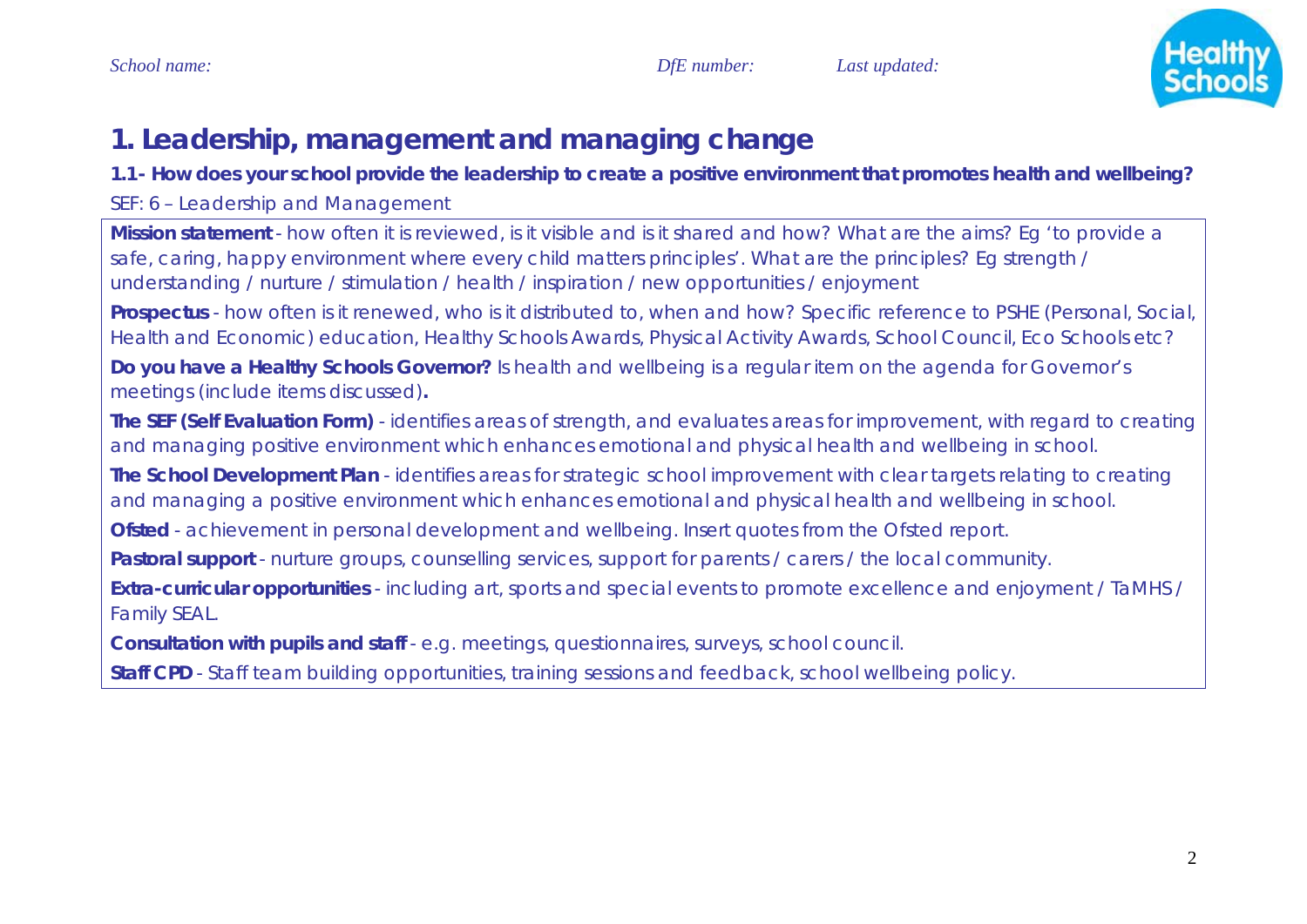

# 1.2**- Who are the lead members of staff responsible for aspects of health and wellbeing at school?**

*SEF: 6 – Leadership and Management* 

| <b>Healthy Schools:</b>                 |  |
|-----------------------------------------|--|
|                                         |  |
| <b>PSHE:</b>                            |  |
| <b>Healthy Eating:</b>                  |  |
| <b>Physical Activity:</b>               |  |
| <b>Emotional Health and Well-being:</b> |  |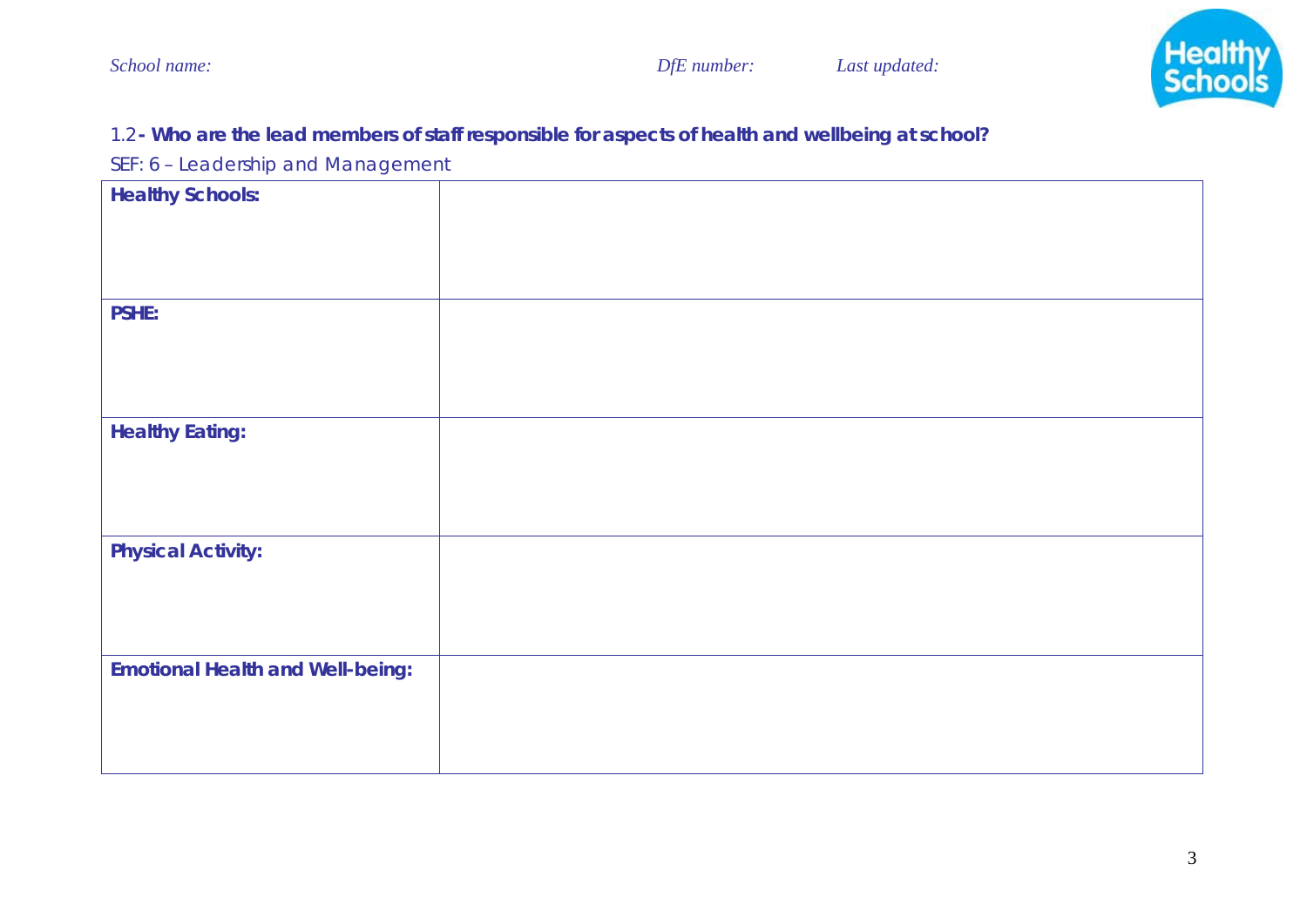

# **2. Policy development**

### **2.1 - What are the key health and wellbeing policies at your school?**

*SEF: 6 – Leadership and Management* 

You may wish to list these and keep a note of the date each policy is next due for review.

| <b>Policy:</b>                            | Date: | Date of next review: |
|-------------------------------------------|-------|----------------------|
| <b>PSHE education Policy</b>              |       |                      |
| <b>RSE Policy</b>                         |       |                      |
| <b>Drug Education Policy</b>              |       |                      |
| <b>Confidentiality Policy / Statement</b> |       |                      |
| <b>Inclusion Policy</b>                   |       |                      |
| <b>Confidentiality Policy / Statement</b> |       |                      |
| Safeguarding Policy                       |       |                      |
| <b>Physical Activity (not just PE)</b>    |       |                      |
| <b>Anti-bullying Policy</b>               |       |                      |
| <b>Behaviour and rewards Policy</b>       |       |                      |
| <b>Food Policy</b>                        |       |                      |
| <b>Travel Plan</b>                        |       |                      |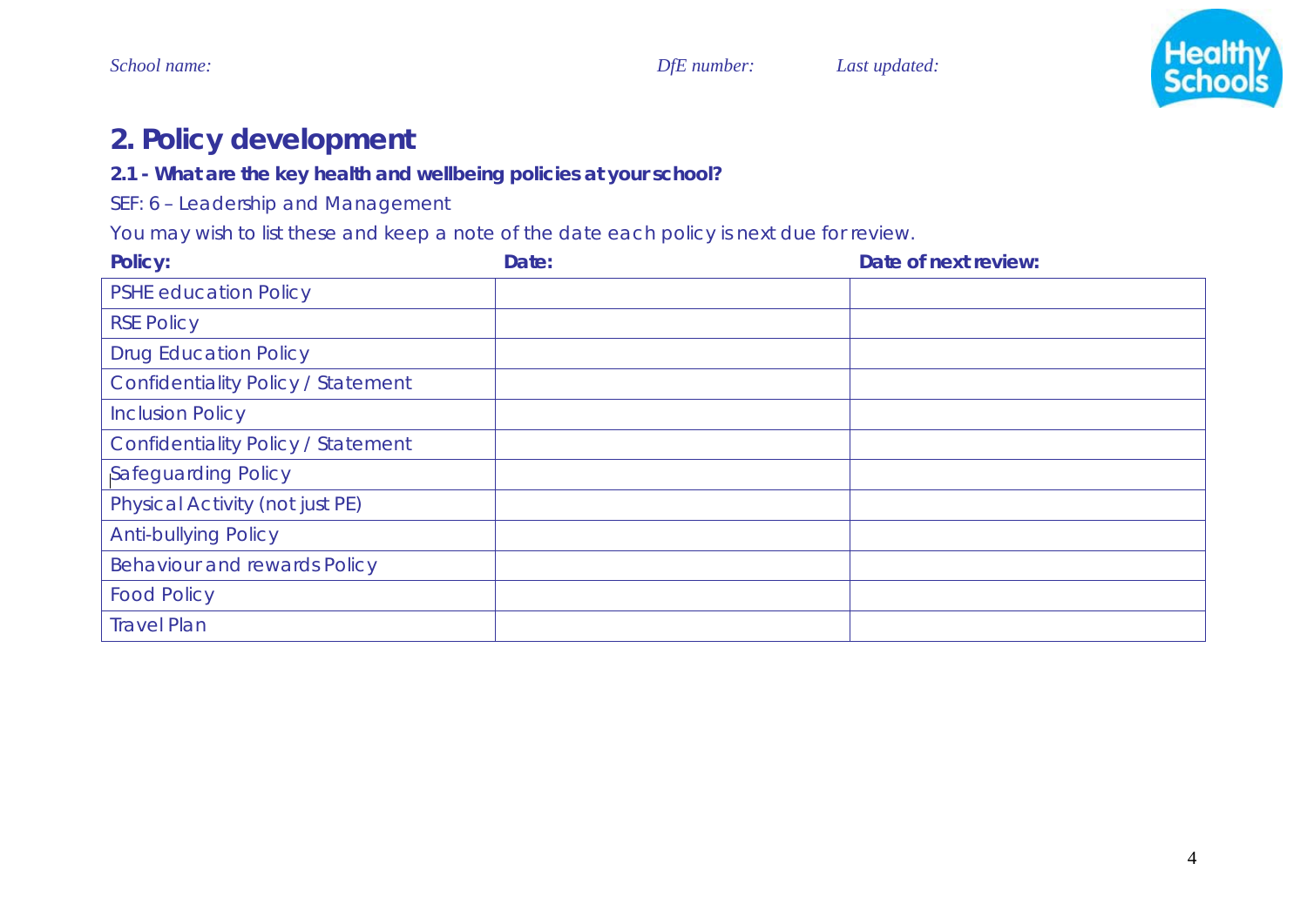

## **2.2 - How does your school consult when reviewing any of these policies?**

*SEF: 2 - Views of learners, parents/ carers, community and other stakeholders*

*Please describe your consultation and review process. E.g:* 

- • Newsletters inform parents where policies can be found and invitation to parents to be part of a parents working group
- •All parents review parent policies booklet
- •Feedback forms returned / reviewed by Parent Working Group
- •Comments fed back to lead teacher in school related to policy
- •Questionnaires / surveys
- •Policies are reviewed by all staff at meetings on agenda
- •Policies are reviewed by Governors
- •Policies are available to parents via website, parent policies booklet (and comments sheets collected)
- •School council review and share appropriate policies
- •**Assemblies**

# **3. Learning and teaching, curriculum planning and resourcing**

## **3.1 - How does your school monitor and evaluate PSHE education provision to ensure the quality of learning and teaching?**

# *SEF: 5 – Quality of provision*

*Please describe your approach.* 

- •Planning monitored and lesson observations carried out by Headteacher / subject coordinators
- •PSHE education staff meetings take place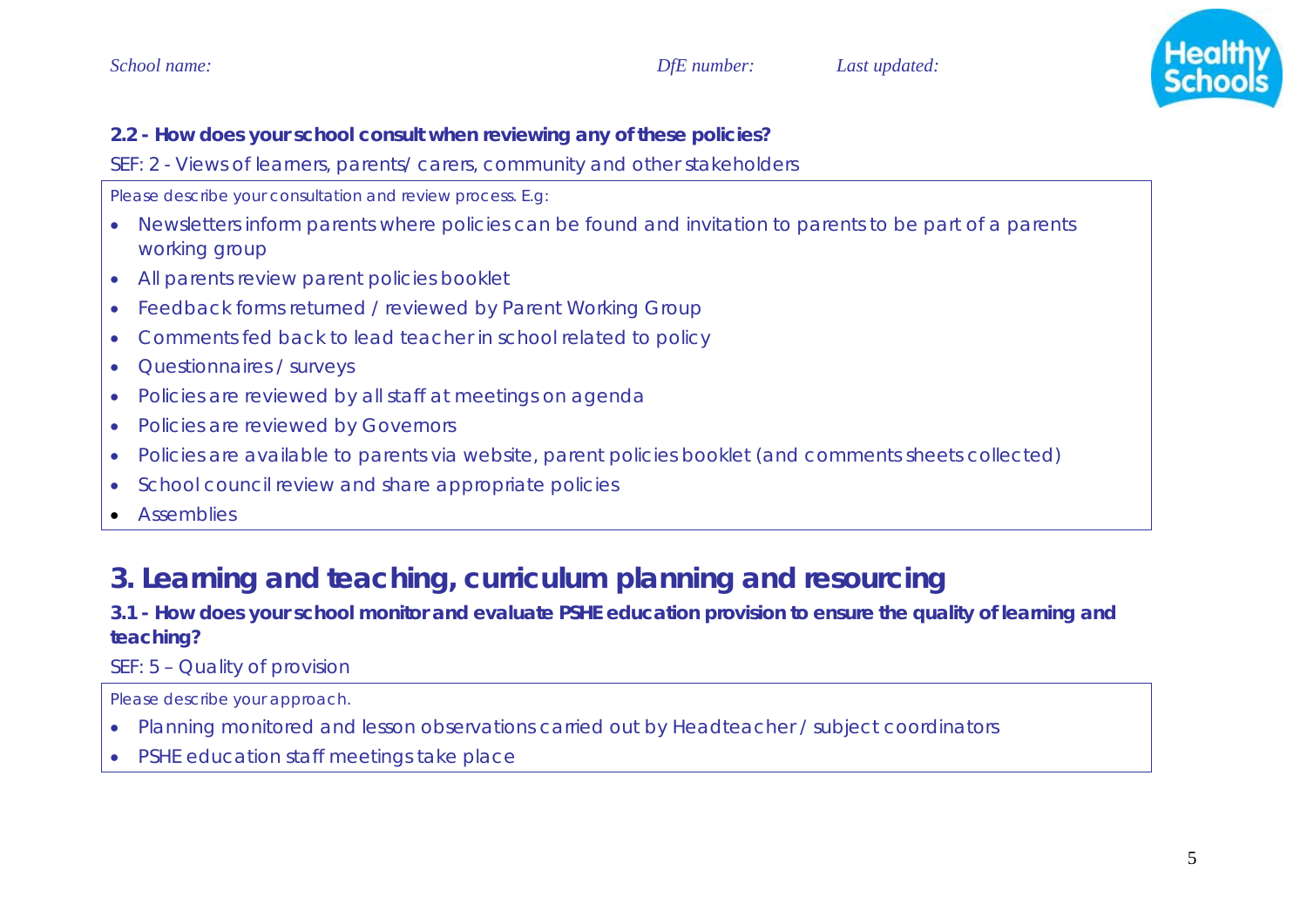

- •Regular review of schemes / resources including all staff and parents
- •End of unit assessments
- •SEAL, Healthy Schools or other relevant surveys used to highlight strengths and weaknesses
- •End of year report comments on PSHE education
- •Pupil interviews/discussion groups on content / enjoyment / outcomes of lessons
- •Ofsted inspections and Local Authority monitoring
- •Teacher / Pupil evaluation
- •Work trawls
- •**INSET**

**3.2 - How do subjects of relevance to health and wellbeing meet the learning needs of children and young people in your school in line with current best practice?** 

*SEF: 5 – Quality of provision*

#### **PSHE**

*If PSHE education is via drop down days then be aware that this does not meet Healthy Schools Status criteria* 

- •Indicate curriculum time allocation
- $\bullet$ SEAL and Derby City RSE and Drug Education schemes used
- •Additional / support materials suggested by PSHE education coordinator
- •Circle time
- •R Time
- $\bullet$ Anti bullying week materials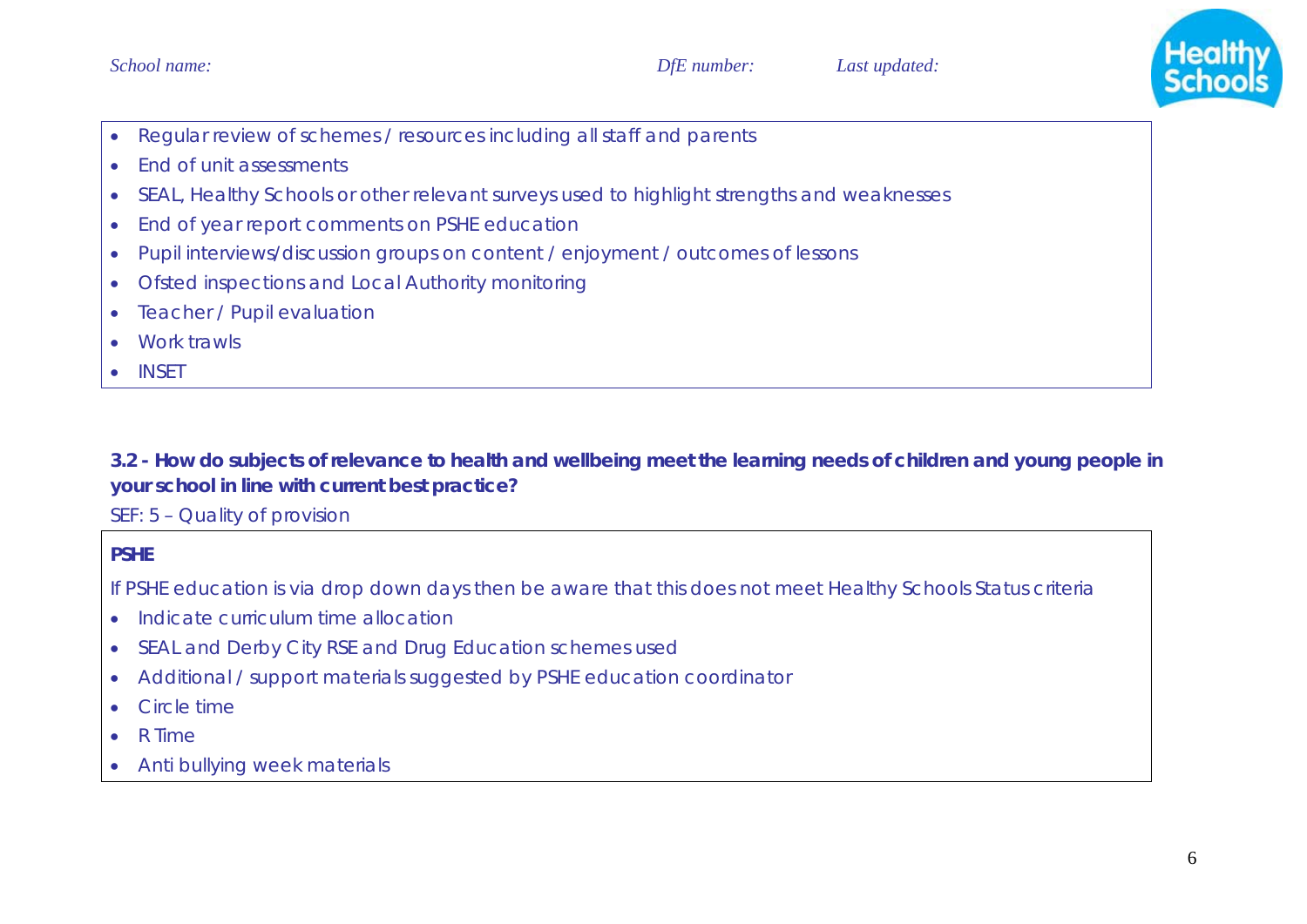

- •Emergency Service talks
- •School Nurse
- •Surveys and questionnaires of pupils – ensuring PSHE education is meeting the needs of pupils

**Healthy Eating -** *describe how your curriculum in this area meets the needs of C&YP. Learning about Healthy Eating and planning healthy meals should include understanding the different types of food in the context of a balanced diet (using the Balance of Good Health), and how to plan, budget, prepare and cook meals, understanding the need to avoid the consumption of foods high in salt, sugar and fat and increase the consumption of fruit and vegetables.*

- Food education (QCA D&T food related units) and or extra-curricular cooking clubs development of basic cooking skills.
- • Developing children's understanding of food safety, diet and health, cooking, and consumer awareness through use of 'Food Route' resources across the school and the 'Food Passport' for transition from Y6 – Y7.
- •Breakfast club – raising concentration and attainment.
- •Topics covered in Foundation Stage curriculum (growing)
- •Cookery area used by whole school / cookery club
- • Only fresh fruit is allowed at break time – and the children understand the reason for this as part of a healthy diet
- •Free fruit scheme
- •Fruit available at lunchtimes
- • School allotment encourages children's understanding of growing own fruit / vegetables and children learn to prepare and enjoy tasting produce
- School Cook / Chef invited into school to run sessions with classes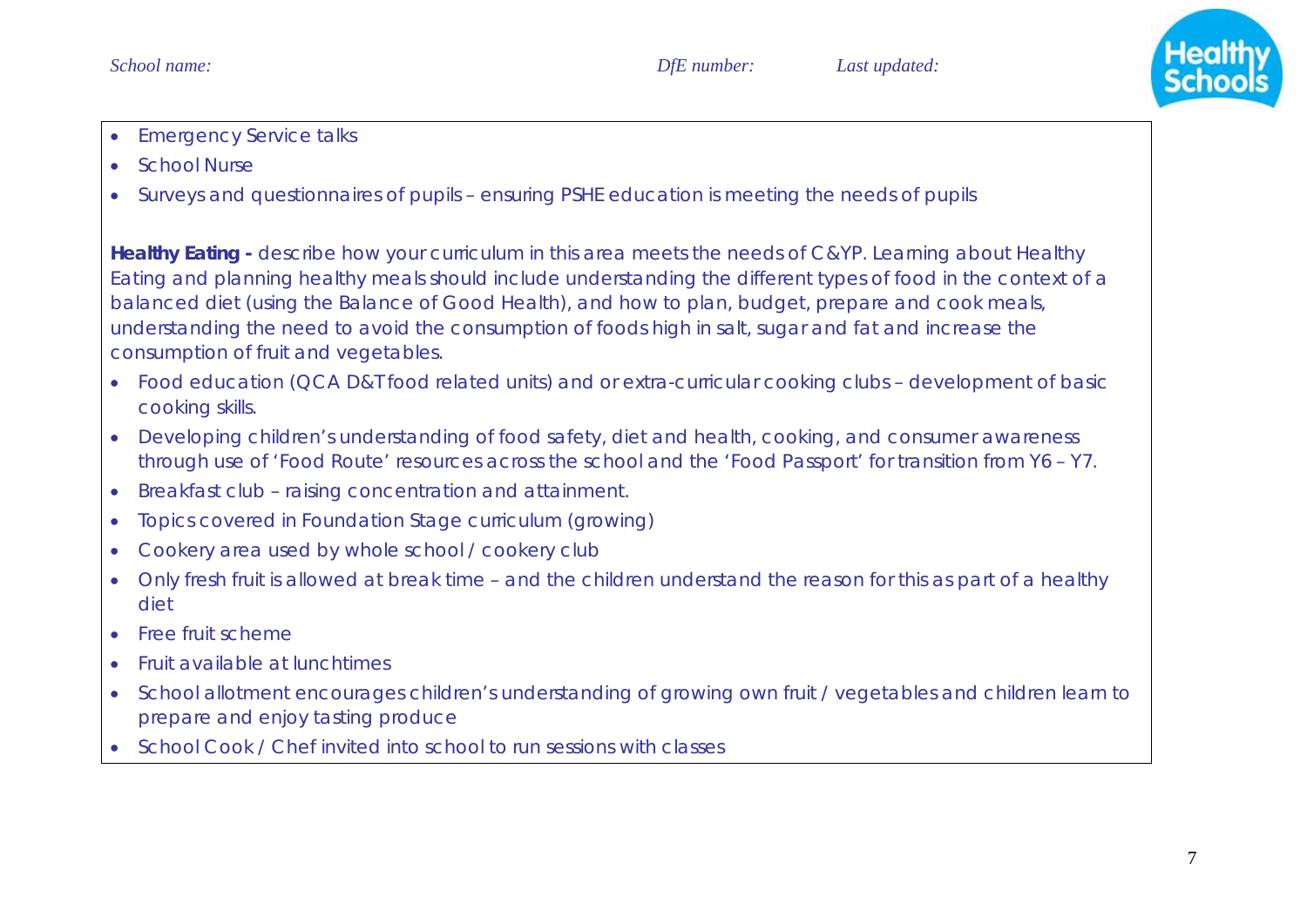

•Healthy week / healthy days held

#### **Physical Activity**

- At least two hours timetabled physical activity
- $\bullet$ Importance taught through PSHE education and Science Curriculum
- Structured play opportunities
- $\bullet$ Close partnership working with School Sports coordinator
- •**Gardening**
- $\bullet$ Swimming lessons
- •Wake n Shake / Activate to concentrate/ DPA
- •Mini Leaders
- $\bullet$ **Physical literacy**

# **Emotional Health & Well-being**

- $\bullet$ Anti-bullying week
- $\bullet$ Friends against Bullying
- •Worry boxes
- •RSE and Drug Education Schemes
- •**Mentoring**
- •Peer Mediation
- •SEAL Healthy Schools or other perception surveys
- •Leading the Way
- •Circle Time
- $\bullet$ SEAL and Derby City schemes of work used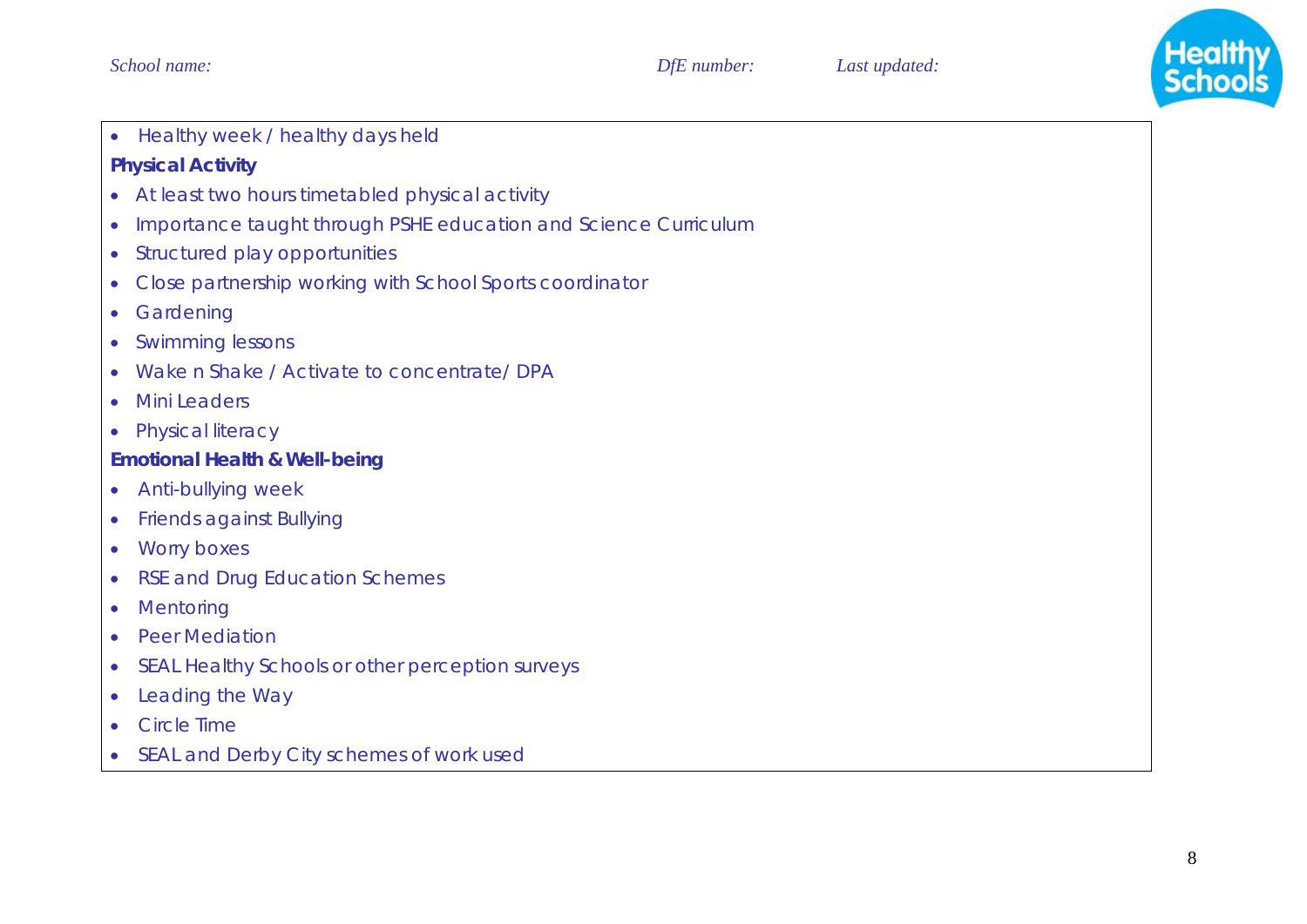

- •Circle Time
- •R Time
- •Friendship Stops
- •Brain Gym

## **3.3 - How does your school ensure structured physical activity is available for all of your children and young people?**

### *SEF: 5 – Quality of provision*

*Please describe your approach. The structured physical activity may take place within or outside of the curriculum.* 

- $\bullet$ At least two hours curriculum time for physical activity
- •Daily Physical Activity (DPA)
- •Brain gym / Take 10 / brain breaks
- •Reception/Infant classes each have their own outside play area
- •Infants afternoon playtime
- •After school clubs supported by staff and outside coaches
- •Swimming lessons
- •School Sports Partnership
- •Area competitions/ team-inter school matches/ cluster events
- • Structured activities at playtime – play leaders employed, lunchtime supervisors trained, Huff and Puff equipment
- $\bullet$ Walk / cycle to school weeks promoted, cycle rack provided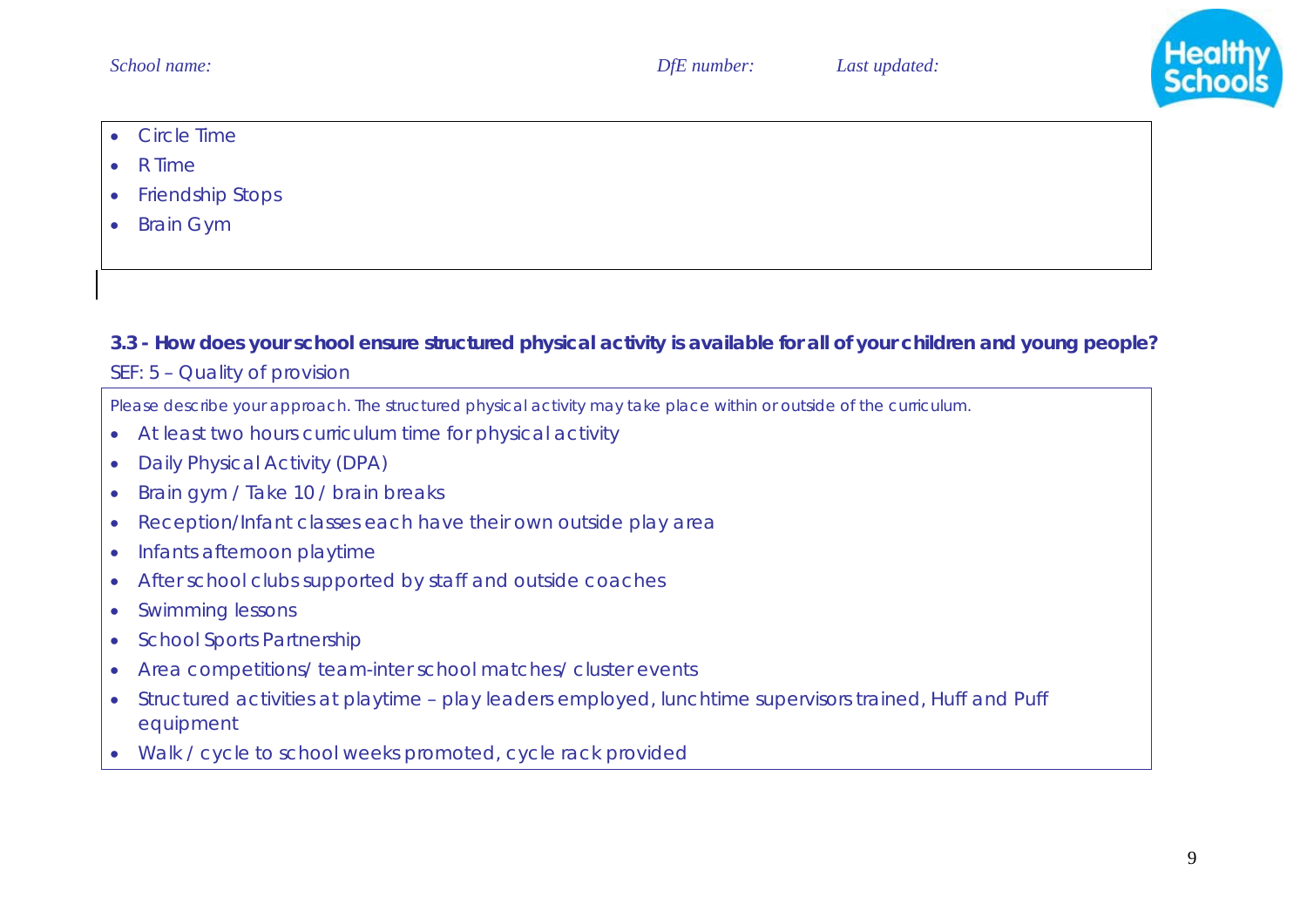

- •Cycle proficiency
- •Fit To Think
- •Eco Schools
- •Gardening and school allotment
- •Sports day
- •Sponsored events
- •Residential visits promoting physical activity
- •School has been awarded the DCSF (Department for Children, Schools & Families) Active Mark
- •Physical Activity Policy
- •School Travel Plan
- •B-active projects
- •B-active Enhancement
- •Healthy schools enhancement for childhood obesity
- •Physical literacy

# **4. School culture and environment**

**4.1 - How does your school culture and environment enable engagement of the whole school community?** (Especially children and young people in challenging circumstances and those with access issues)

*SEF: 1 – Characteristics of the school* 

- •Communicating and signposting e.g. newsletters, extended schools provision
- •Through aims and appointment of staff
- $\bullet$ SEF shows how school supports EHWB (Emotional Health and Well-Being)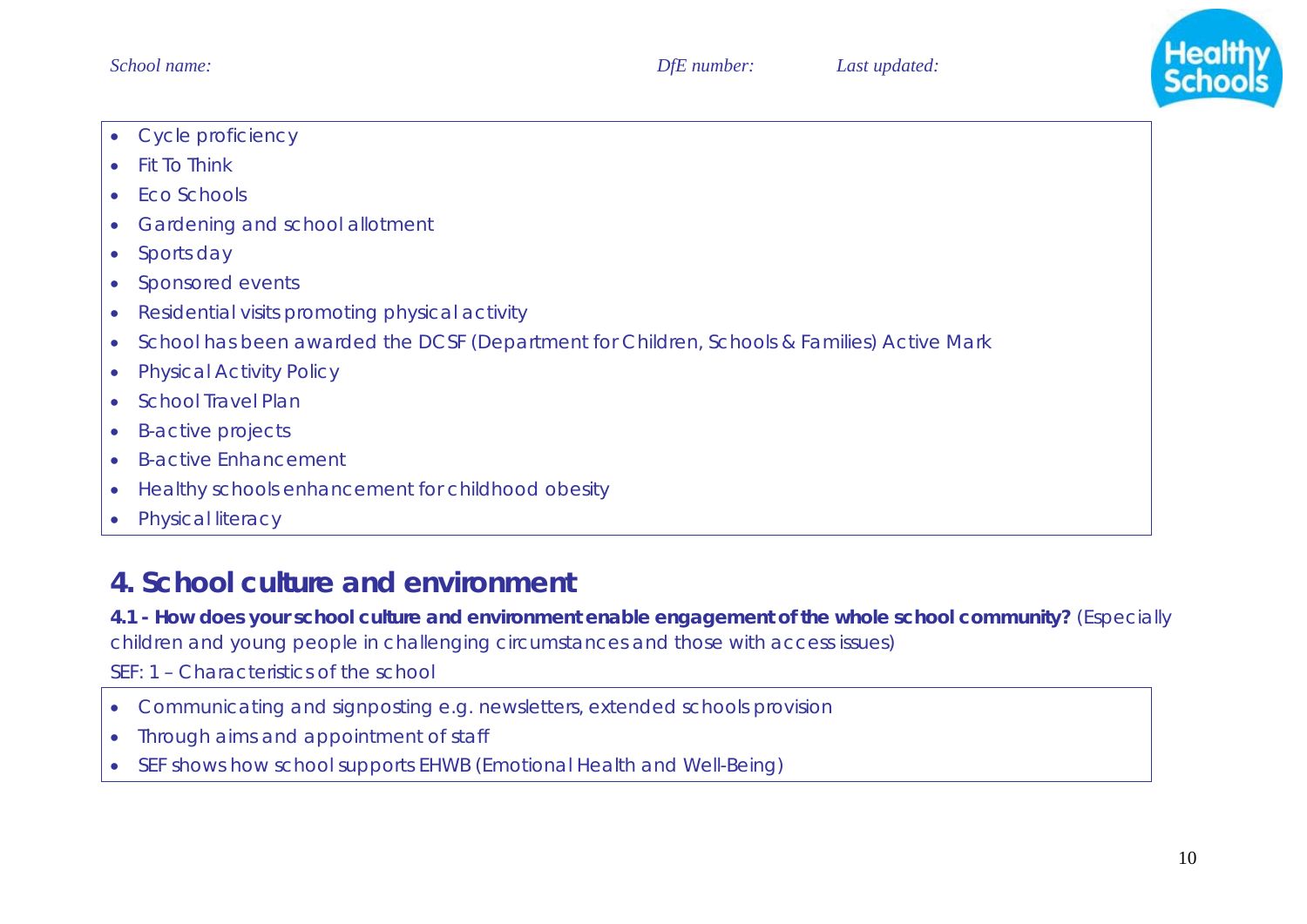

- •Behaviour policy
- •Inclusion policy – inclusion of SEN pupils and beyond
- •Links to community (e.g. local centres, church etc)
- •Social events
- •Open door policy
- •Compliance with 'Implementing the disability discrimination act in schools and early years settings'
- •Language workshops / lessons offered and / or signposted to
- • School buildings – e.g. use of hall / premises for activities after school for community and lettings of the school building / site
- $\bullet$ Pupil tracking
- •Regular sharing information meetings among staff
- •Lunch clubs offered for children who cannot attend after school clubs due to transport issues
- •Parents and carers evenings
- •Email and texting services for parents
- •Open door policy
- •Behaviour policy
- •Translation of letters / parent / carer evenings etc.
- $\bullet$ Key workers
- •Access for disabilities and facilities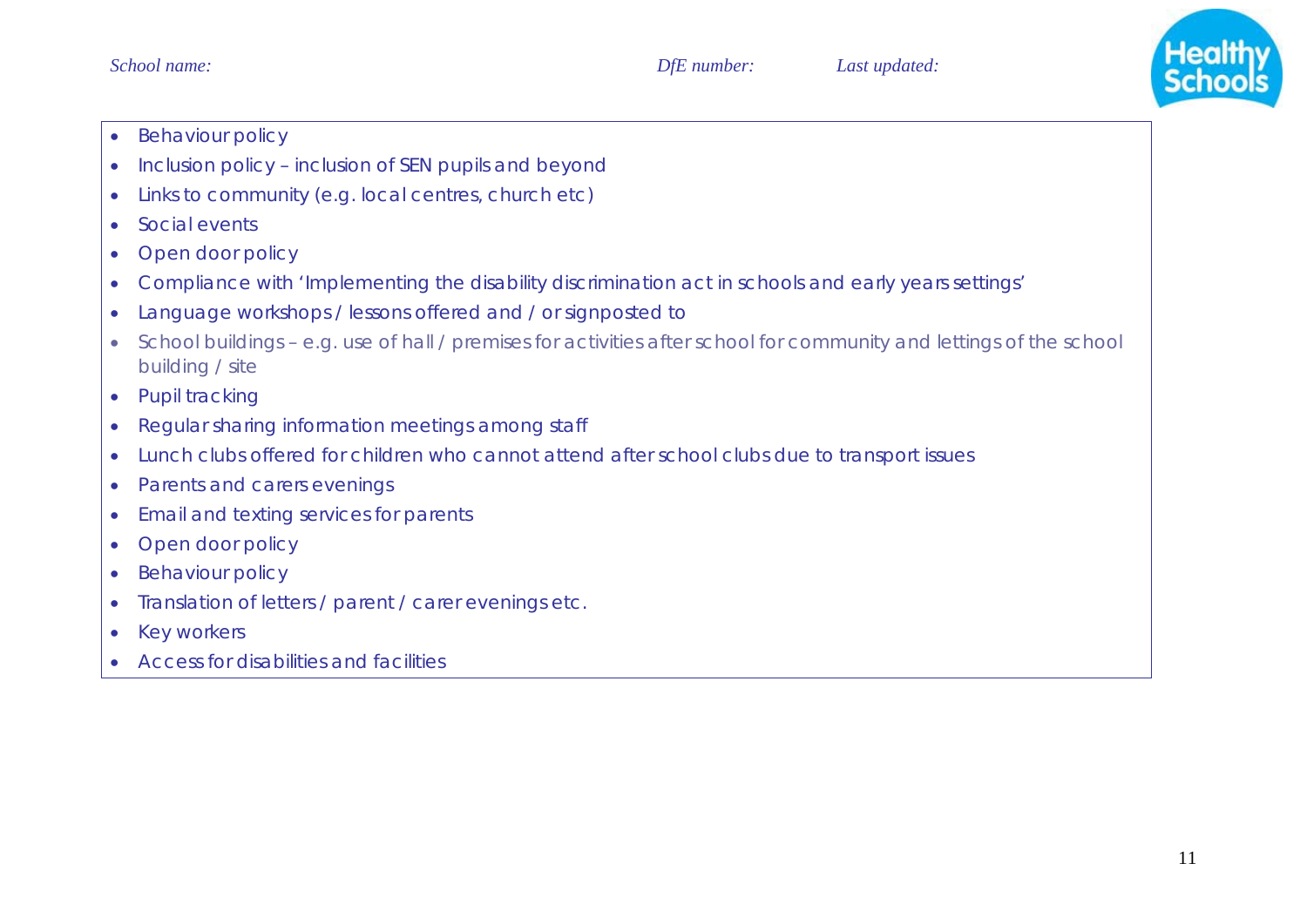

# **4.2 - How does your school environment promote health and wellbeing?**

*SEF: 4 – Personal Development and Well-being* 

| <b>Whole school</b><br>environment:                                                                                                                                                                                                                                                                                                                                                     | <b>Emotional</b><br><b>Environment:</b>                                                                                                                                                                                                                | <b>Physical Activity</b><br><b>Spaces:</b>                                                                                                                                                                                                                                                                                                              | <b>Playgrounds:</b>                                                                                                                                                                                                                                                                                                                                                             | <b>Eating environment:</b>                                                                                                                                                                                                                                                                                                                                                                                                   |
|-----------------------------------------------------------------------------------------------------------------------------------------------------------------------------------------------------------------------------------------------------------------------------------------------------------------------------------------------------------------------------------------|--------------------------------------------------------------------------------------------------------------------------------------------------------------------------------------------------------------------------------------------------------|---------------------------------------------------------------------------------------------------------------------------------------------------------------------------------------------------------------------------------------------------------------------------------------------------------------------------------------------------------|---------------------------------------------------------------------------------------------------------------------------------------------------------------------------------------------------------------------------------------------------------------------------------------------------------------------------------------------------------------------------------|------------------------------------------------------------------------------------------------------------------------------------------------------------------------------------------------------------------------------------------------------------------------------------------------------------------------------------------------------------------------------------------------------------------------------|
| Safe learning<br>$\bullet$<br>environment<br>Colourful,<br>interactive displays<br>Photographs<br>$\bullet$<br><b>Welcoming office</b><br>Lock pads / fences<br>for security<br>Garden and<br>courtyard quiet<br>areas<br><b>Reception class</b><br>outside area<br>Open door policy<br>Rules / rewards -<br>developed with<br>pupils<br>Behaviour policy<br>Pride over the<br>school's | Open door policy<br>$\bullet$<br>Approachable<br>$\bullet$<br>staff<br>Quiet areas<br>$\bullet$<br>Worry boxes<br>$\bullet$<br>Security<br>$\bullet$<br>Nurture group<br>$\bullet$<br>Counselling<br>$\bullet$<br><b>PSHE</b> education<br>Circle time | <b>Equipment stored</b><br>$\bullet$<br>safely<br>PE coordinator<br>monitors<br>equipment and in<br>charge of<br>ordering new<br>equipment<br><b>School Council</b><br>consulted on new<br>equipment<br>Adequate<br>changing areas<br><b>Health and Safety</b><br><b>Conditions met</b><br><b>Sports Clubs</b><br><b>Religious needs</b><br>catered for | • Supervision<br>Play pals / peer<br>$\bullet$<br>mediators / play<br>buddies<br>Friendship<br>benches<br>Structured play /<br>$\bullet$<br>equipment<br>A range of<br>$\bullet$<br>spaces/areas<br>used<br>Field available<br>$\bullet$<br>Infant / Junior<br>$\bullet$<br>playgrounds<br><b>Trim Trails</b><br>$\bullet$<br>Dance equipped<br>areas<br>Playground<br>markings | Art work inspired by<br>$\bullet$<br>food<br>Photographs<br>$\bullet$<br>Weekly menu<br>displayed<br>Water provided<br>$\bullet$<br>Good manners<br>$\bullet$<br>stickers / praise /<br>awards<br><b>Access to healthy</b><br>food and drink in<br>line with best<br>practice, including<br>lunchtime catering,<br>tuck-shop, vending,<br>breakfast club,<br>after-school clubs<br>etc<br>Kitchen uses grown<br>produce from |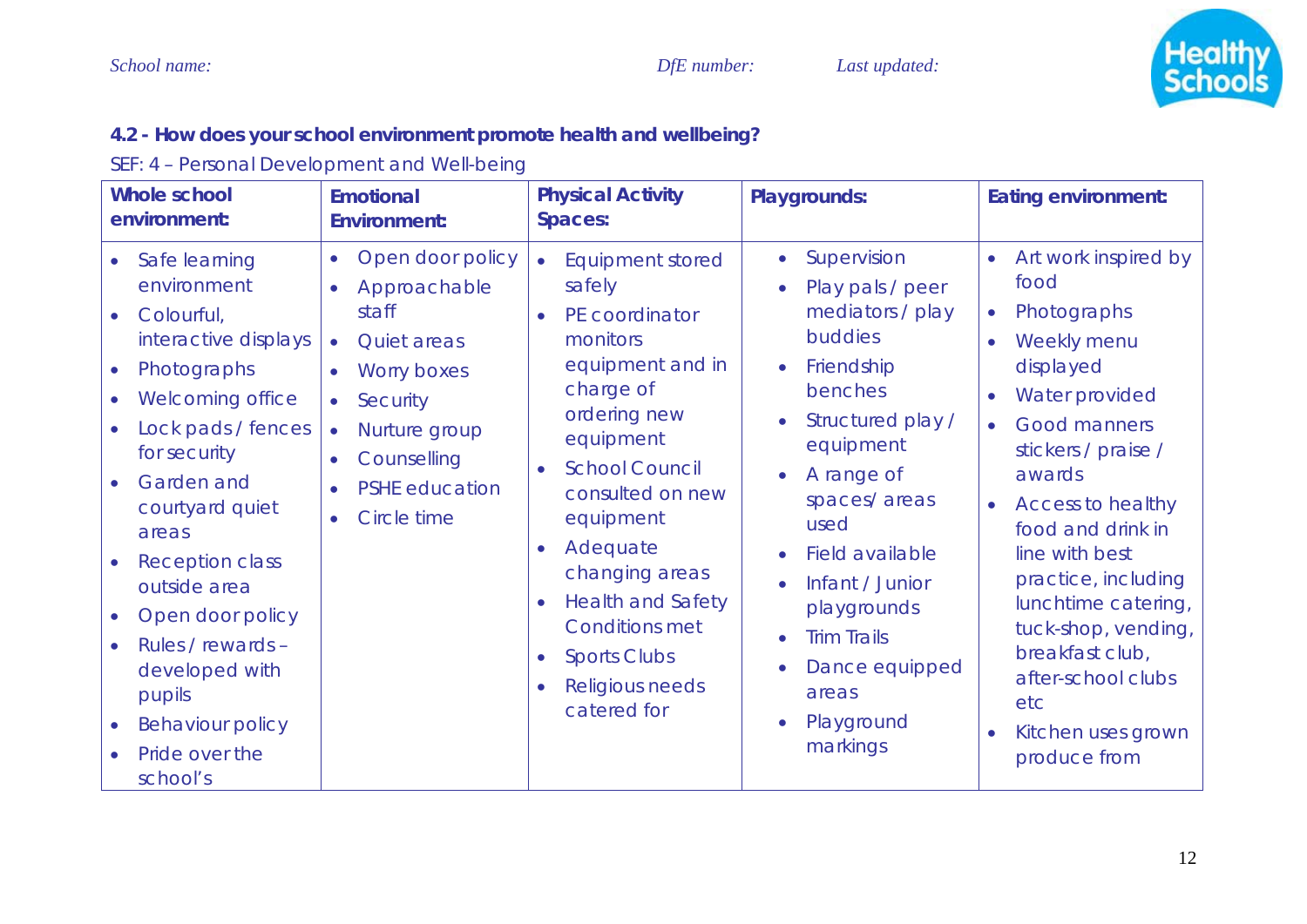| environment            |  | schools allotment |
|------------------------|--|-------------------|
| • Responsibilities $-$ |  |                   |
| jobs & monitors        |  |                   |

# **5. Giving children and young people a voice**

#### **5.1 - What systems and processes are in place to ensure the views of all children and young people are reflected across all areas of school life?**

*School name: DfE number: Last updated:* 

| <b>Greater input to the</b><br><b>Curriculum</b> | Evaluations of lessons / activities by children / educational visits / initiatives |
|--------------------------------------------------|------------------------------------------------------------------------------------|
|                                                  | Topics / lesson coverage sent home to parents                                      |
|                                                  | Circle time / SEAL<br>$\bullet$                                                    |
|                                                  | Pupil interviews / work trawls                                                     |
|                                                  | Foundation Key Stage - children choose activities<br>$\bullet$                     |
|                                                  | Assessment for learning<br>$\bullet$                                               |
|                                                  | Educational visits - choice of activities                                          |
|                                                  | Post topic evaluation by pupils                                                    |
| Learning and teaching                            | Anonymous question boxes in classroom giving all children chance to ask questions  |
|                                                  | Feedback from children                                                             |
|                                                  | Assessment for Learning strategies used – traffic lights, thumbs up / down         |
|                                                  | <b>School Council/</b>                                                             |
|                                                  | Questionnaires                                                                     |
|                                                  | <b>Circle Time</b>                                                                 |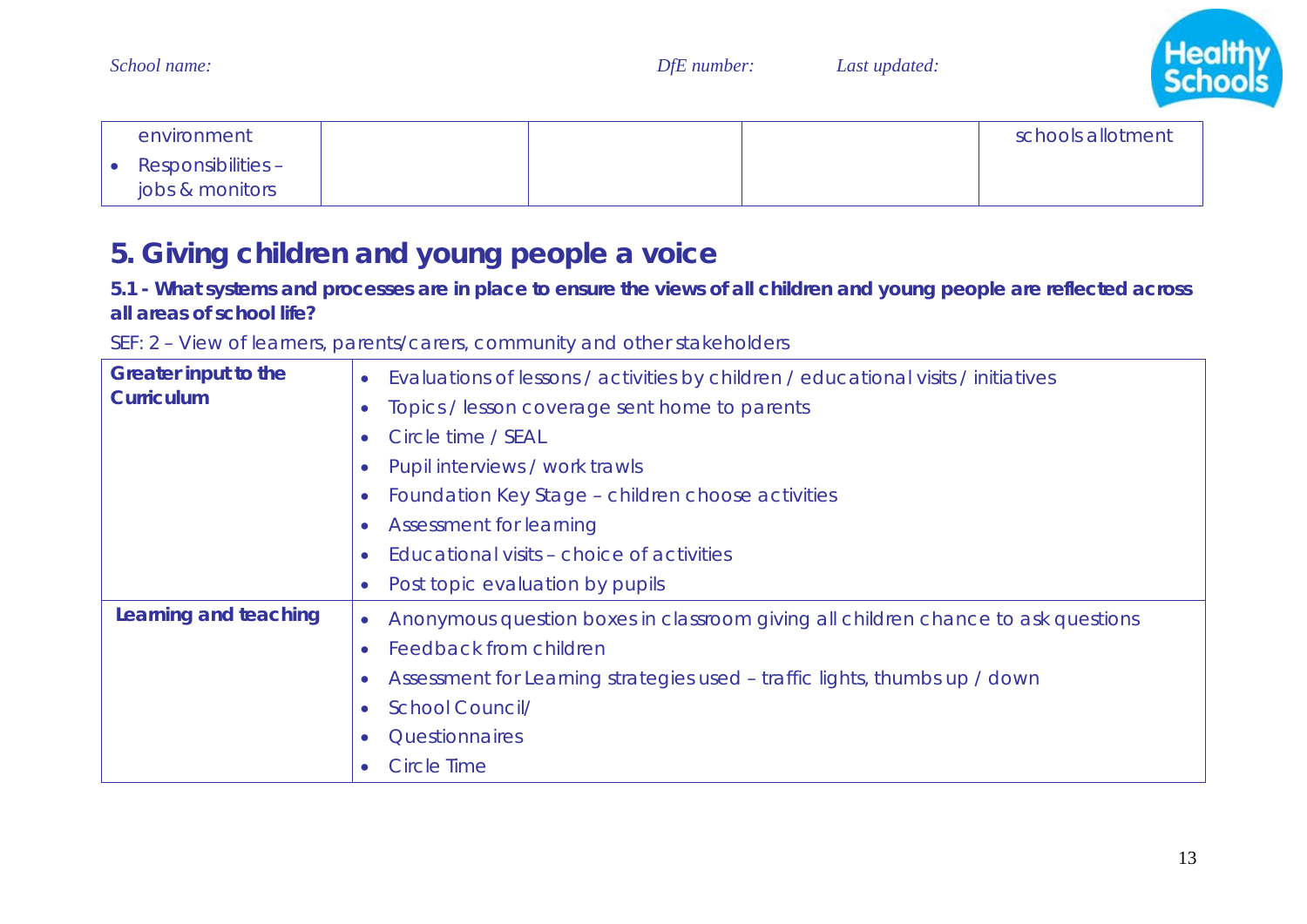

|                                 | What have you learnt at end of topics?<br>$\bullet$                                                                                  |
|---------------------------------|--------------------------------------------------------------------------------------------------------------------------------------|
|                                 | Annotation on lesson plans<br>$\bullet$                                                                                              |
| The whole school<br>environment | Children have worked with artists to produce artwork displays around school (including<br>$\bullet$<br>food art in the dining hall)  |
|                                 | School council have been involved in choosing equipment / layout of whole school<br>$\bullet$<br>environment including outside areas |
|                                 | <b>Assemblies</b><br>$\bullet$                                                                                                       |
|                                 | Circle time<br>$\bullet$                                                                                                             |
|                                 | <b>Suggestion boxes</b><br>$\bullet$                                                                                                 |
|                                 | School council involved in interviewing applicant teachers for new posts<br>$\bullet$                                                |
|                                 | Perception surveys<br>$\bullet$                                                                                                      |
|                                 | Share work / information on learning platform<br>$\bullet$                                                                           |
| <b>Personal development</b>     | Children given opportunities to attend nurture group<br>$\bullet$                                                                    |
| and well-being                  | <b>Family SEAL</b><br>$\bullet$                                                                                                      |
|                                 | Evaluations of parent workshops                                                                                                      |
|                                 | Counselling offered to identified pupils / families                                                                                  |
|                                 | LM box / Worry box / Pupil suggestion box                                                                                            |
|                                 | Class council agenda                                                                                                                 |
|                                 | Evaluation or intervention provided by specialist services and how this has helped                                                   |
|                                 | <b>SEAL</b>                                                                                                                          |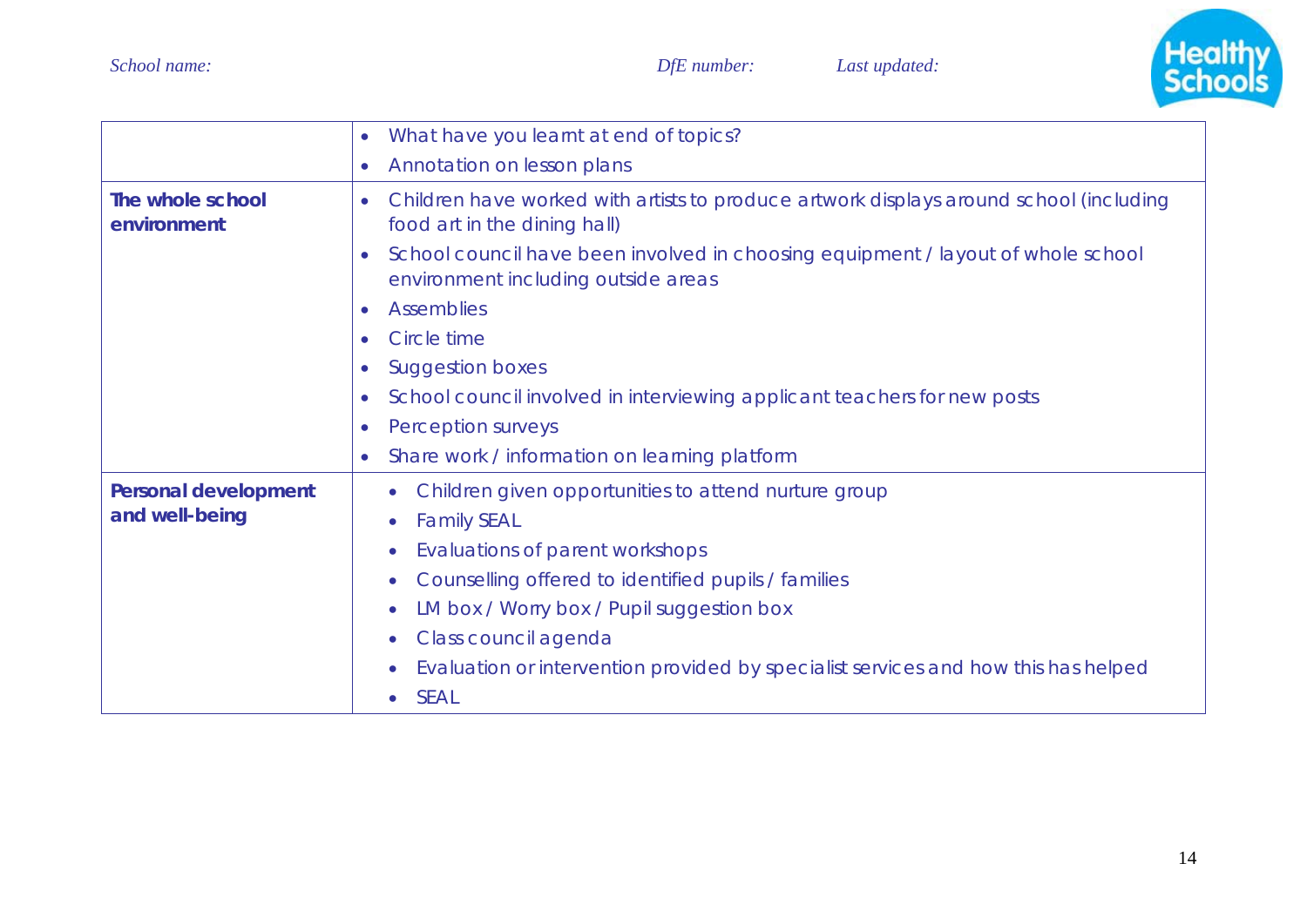

# **5.2 - How does your school respond to the needs of all children and young people, including those who are less vocal and visible?**

*SEF: 2 – View of learners, parents/carers, community and other stakeholders* 

*Please describe your approach.* 

- School adopts 'Assessment for Learning' principles and uses systems in class PSHE education lessons to include views of all pupils, including those less vocal and visible (e.g. 'No hands up' approach)
- School has developed an ethos where children have been taught to value and respect the views and opinions of all others so that everyone feels included
- Class teachers gauge children's emotional wellbeing by asking them to 'show thumbs' at regular intervals throughout the day to develop relationships so that all children feel able to talk to staff
- Less vocal and less visible children targeted for small group support (e.g. Nurture group) so that they are given a voice
- School has a very inclusive ethos (above average numbers of pupils eligible for free school meals / on SEN register / EAL)
- School council class representatives bring views of class to meetings with the head teacher
- Anonymous question / suggestion boxes in classes which are shared by the school council
- Questionnaires / surveys anonymous
- Staff take time to build and foster positive relationships between themselves and pupils by getting to them in different contexts (e.g. eating school lunch with them; taking them on residential visits; voluntarily running out-of-hours clubs for pupils across key stages and the whole school)
- TA & LM support
- Peer support /peer mentoring
- Cooking an activity for all abilities and can develop social interaction skills.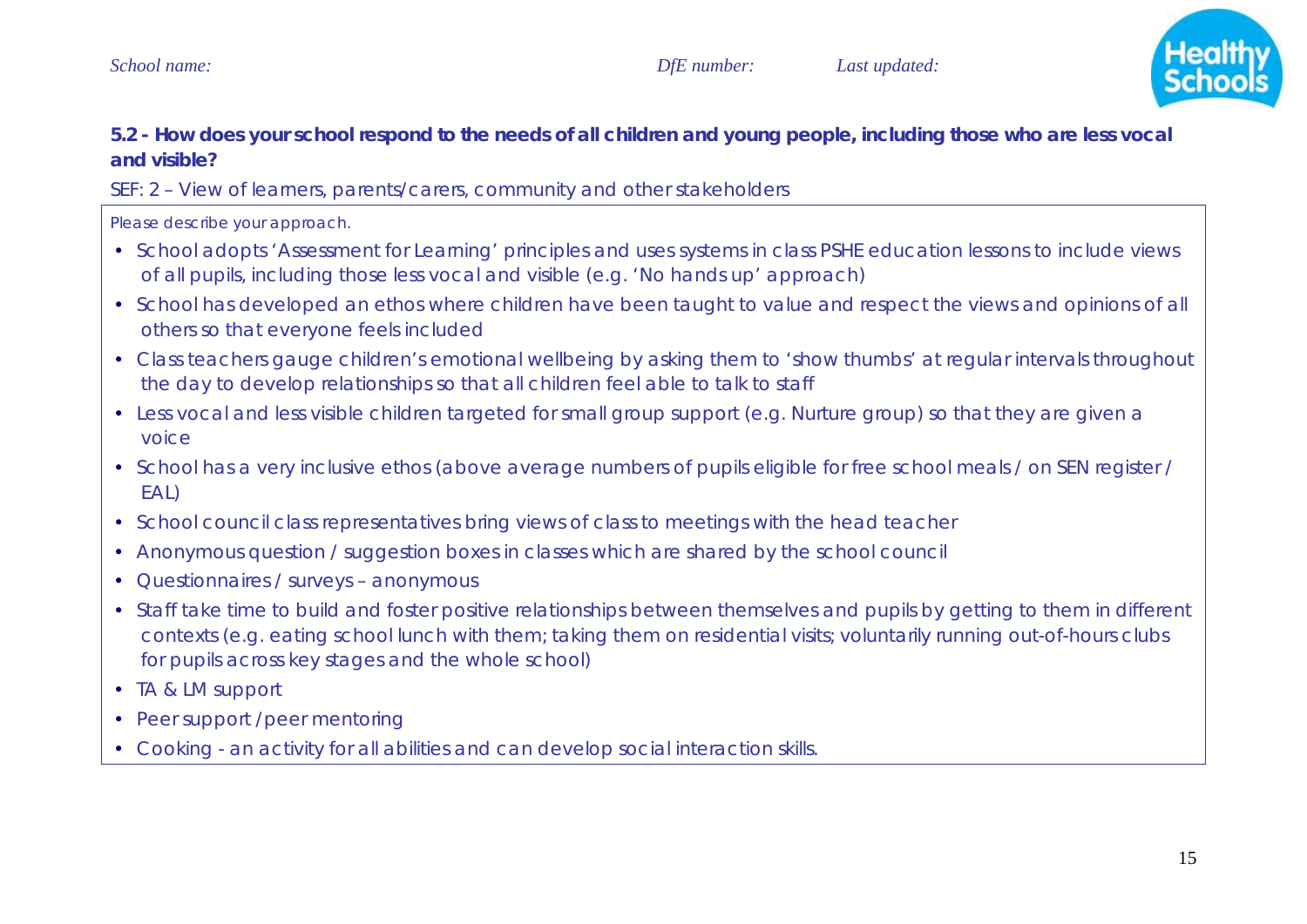

# **5.3 - What opportunities are there for children and young people to develop responsibility, build confidence and selfesteem?**

*SEF: 2 – View of learners, parents/carers, community and other stakeholders* 

- •Nurture group
- •Counselling sessions (1:1 or group)
- •Parent workshops
- •After school clubs
- •Celebration assemblies – for behaviour, work and out of school achievements
- •Activities within school to engage and work with less able/vulnerable pupils in small groups e.g. gardening
- •Peer mediation, school council and Eco-schools representative roles/responsibilities
- •PSHE education / circle time activities – e.g. SEAL unit 'Good to be me'
- •Class jobs, responsibilities
- •Residential trips and visits
- • Roles of responsibility (e.g. Working in school office; taking registers; fruit monitors; lunch time food servers / table layers)
- Assemblies, performances, productions invite parents / carers to watch their children
- Peer mentoring
- LM support
- Mini leaders
- Enterprise schemes
- Ethos of school
- Targeted work, for example with boys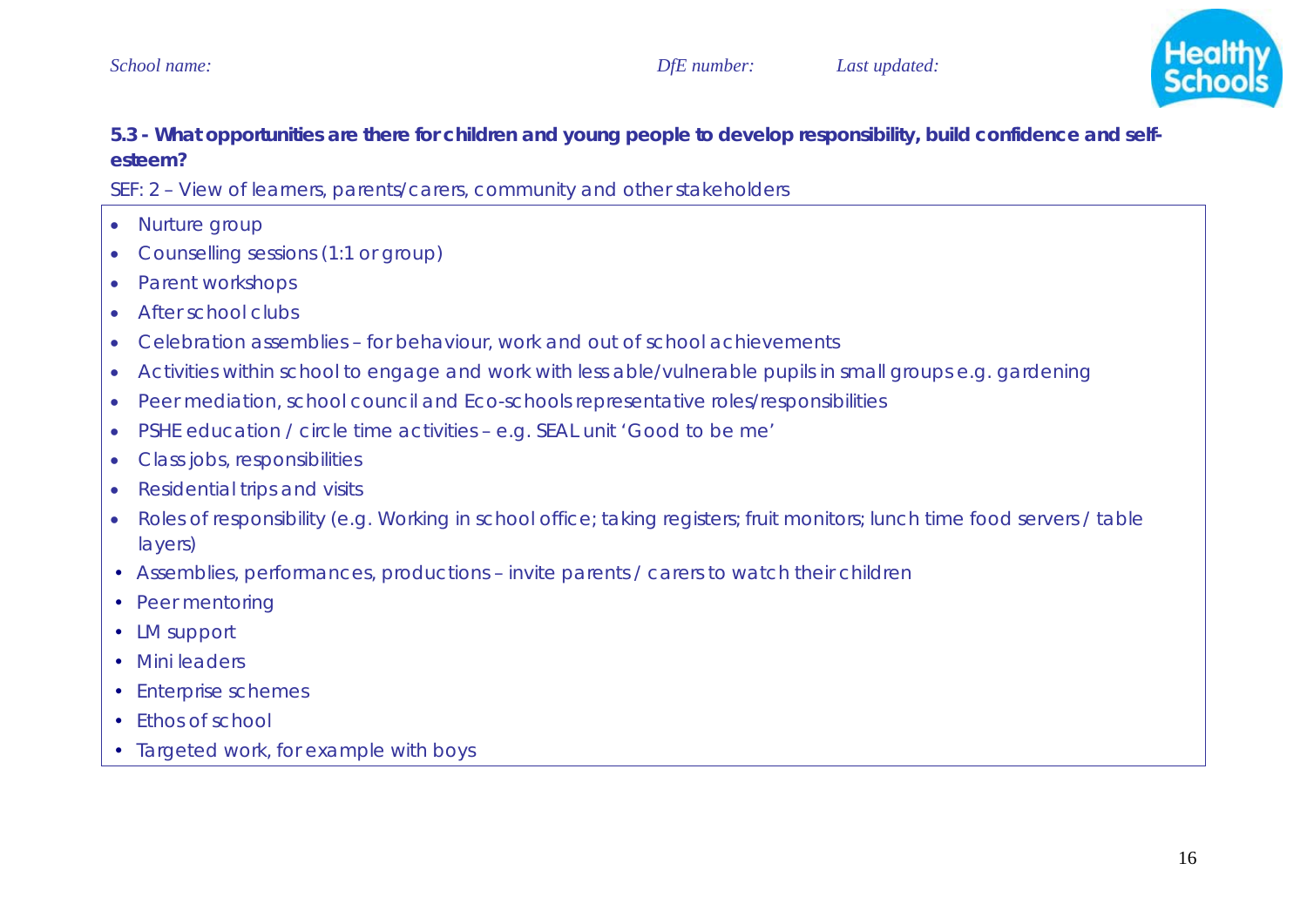

- Cooking club
- Cooking in curriculum
- Gardening club
- Outdoor learning activities
- Nurture group food work
- Breakfast club

# **6. Provision of support services for children and young people**

# **6.1 - How does your school identify children and young people facing challenging circumstances? What support is provided for these identified groups?**

*Please describe how groups are identified and what support provided is:* 

- Teacher Assessments
- Pupil tracking
- Discussions with parents / carers
- Close partnerships with children's services, health professionals etc.
- Pre-CAF Assessment
- Common Assessment Framework (CAF) tool to identify vulnerable pupils
- School level data raise online (reporting and analysis for improvement through School Self-Evaluation), Fischer Family Trust (FFT), school partner
- Self referral (Secondary Schools)
- Pastoral leads (Secondary Schools)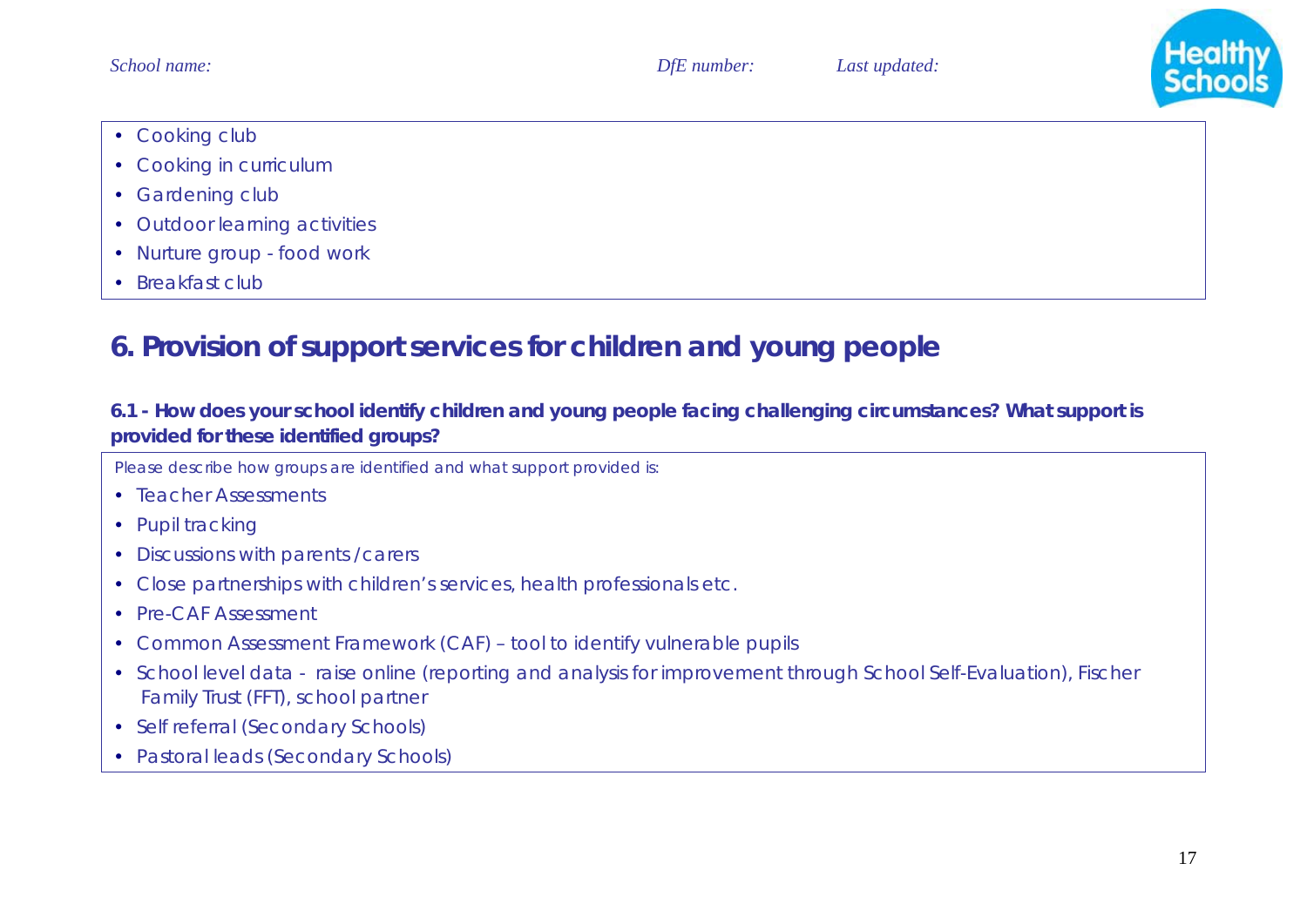

- Links with feeder schools (Secondary Schools)
- Healthy Schools Online Survey perception data

**SEN (learning / physical / social / emotional / behaviour / speech and language difficulties)** 

- IEP (Individual Educational Plans), PEP's (Personal Educational Plans) and Individual targets shared with Class Teachers, parents / carers etc
- BST (Behaviour Support Team)
- Nurture group, therapeutic story writing
- Gardening
- 1:1 mentoring (for social skills)
- TA's (Teaching Assistants) / differentiation / resources

#### **EAL (English as an Additional Language)**

- Inclusion team
- Translation services
- Language clubs after school for developing pupils home language skills

**Pupils at Risk (Child Protection, Looked after Children, young carers etc.)** 

- Open door policy
- Child Protection training for staff and there is a designated member of staff for Child Protection issues
- $\bullet$  Circle time
- SEAL (Social Emotional Aspects of Learning)
- Attendance at Child in Need, Core Group Meetings and Case Conferences
- PEP (Personal Educational Plans)
- School Nurse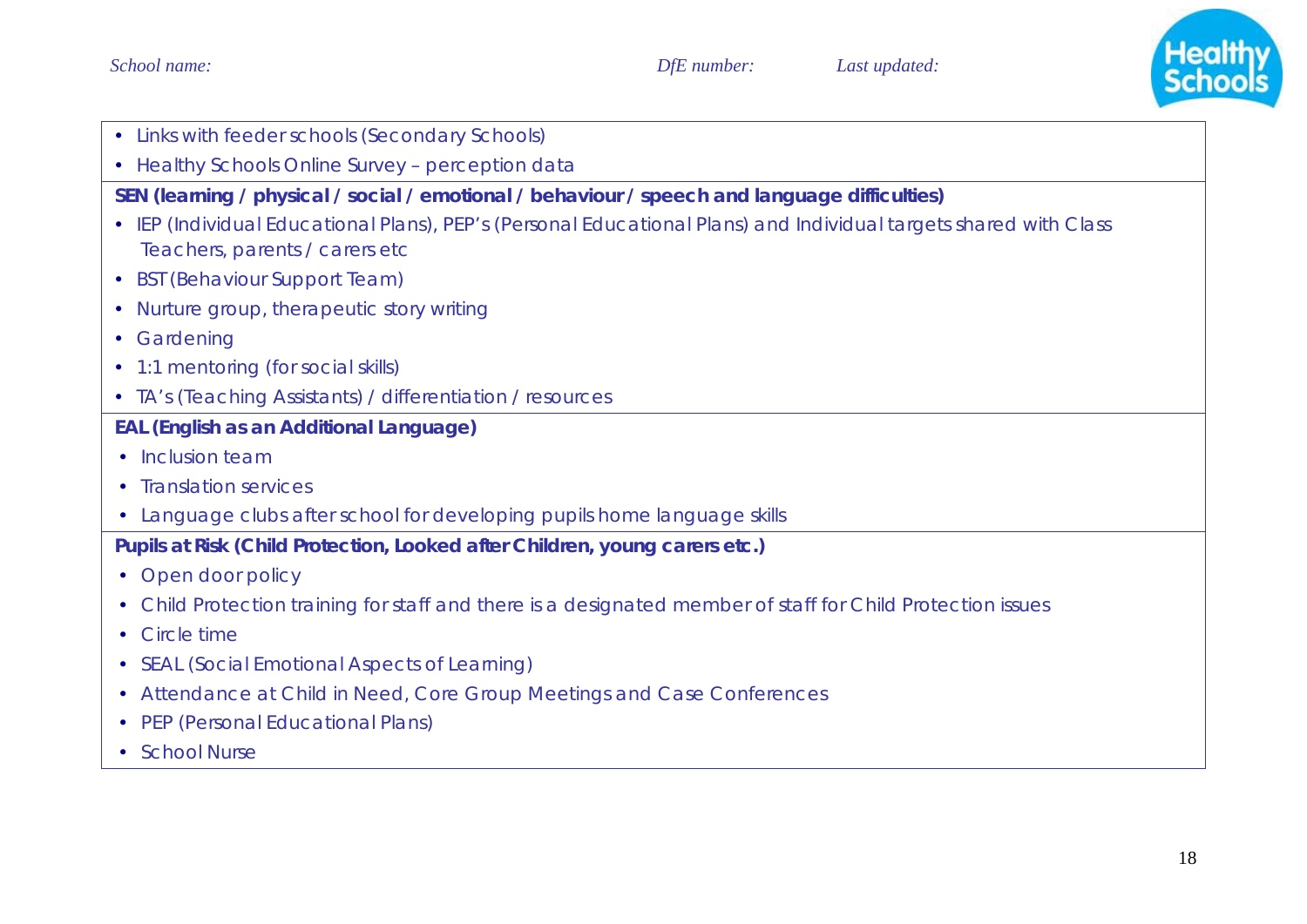

- Peer Mentoring
- Pastoral leads in school
- Runaways
- Safe and Sound Project

#### **Pupils with repeated absence / attendance issues**

- Home visits / communication with parents
- Late book
- Free breakfast club offered
- Educational Welfare Officer
- Police Community Support Officer
- Learning Mentor involvement / contact

## **Pupils with special circumstances (bereavement, divorce, separation, poverty)**

- Counselling offered and referrals made to pupils and parents / carers
- Nurture group
- Parent Workshops
- Signposting to Cruse Bereavement Care
- Pastoral heads
- Safe Speak
- The Space
- Learning Mentor
- Bereavement guidance and resources
- School Nurse drop ins / appointments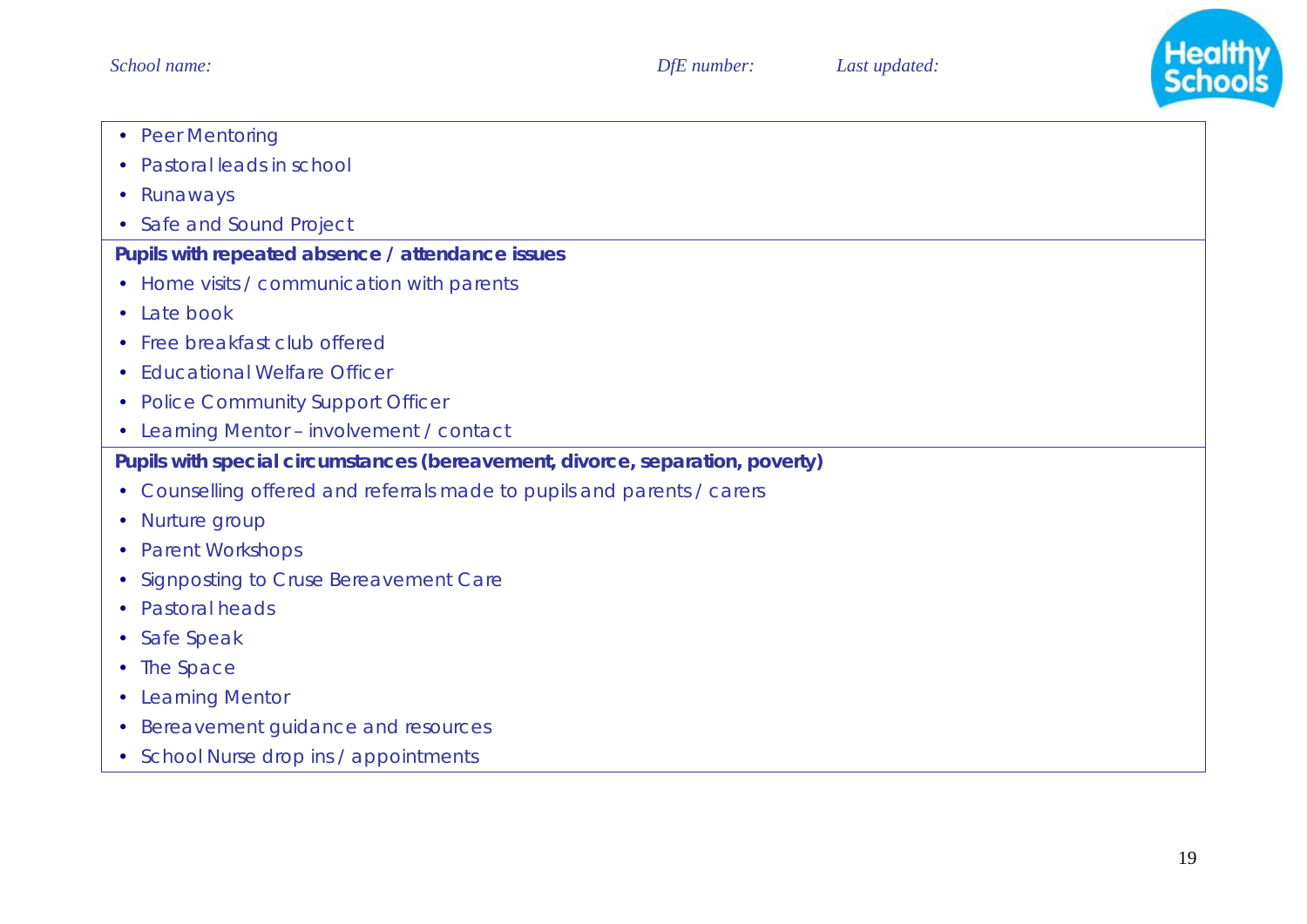

• Young peoples substance misuse service

#### **Gifted and Talented**

- Children recorded on register
- Wide range of challenging and motivating activities
- NACE Challenge Award (National Association for Able Children in Education)
- Workshops differentiated work
- School Sports Partnership
- Philosophy for Children P4C

#### **Traveller children**

• Inclusion team – host traveller team

## **Children who have been bullied / are bullying others**

- Bullying data
- Parents / carers meetings
- Surveys
- SEAL / circle time
- Positive relationships with staff
- Nurture group, therapeutic story writing
- Questionnaires
- FAB group
- Circle of Friends
- Peer be-friending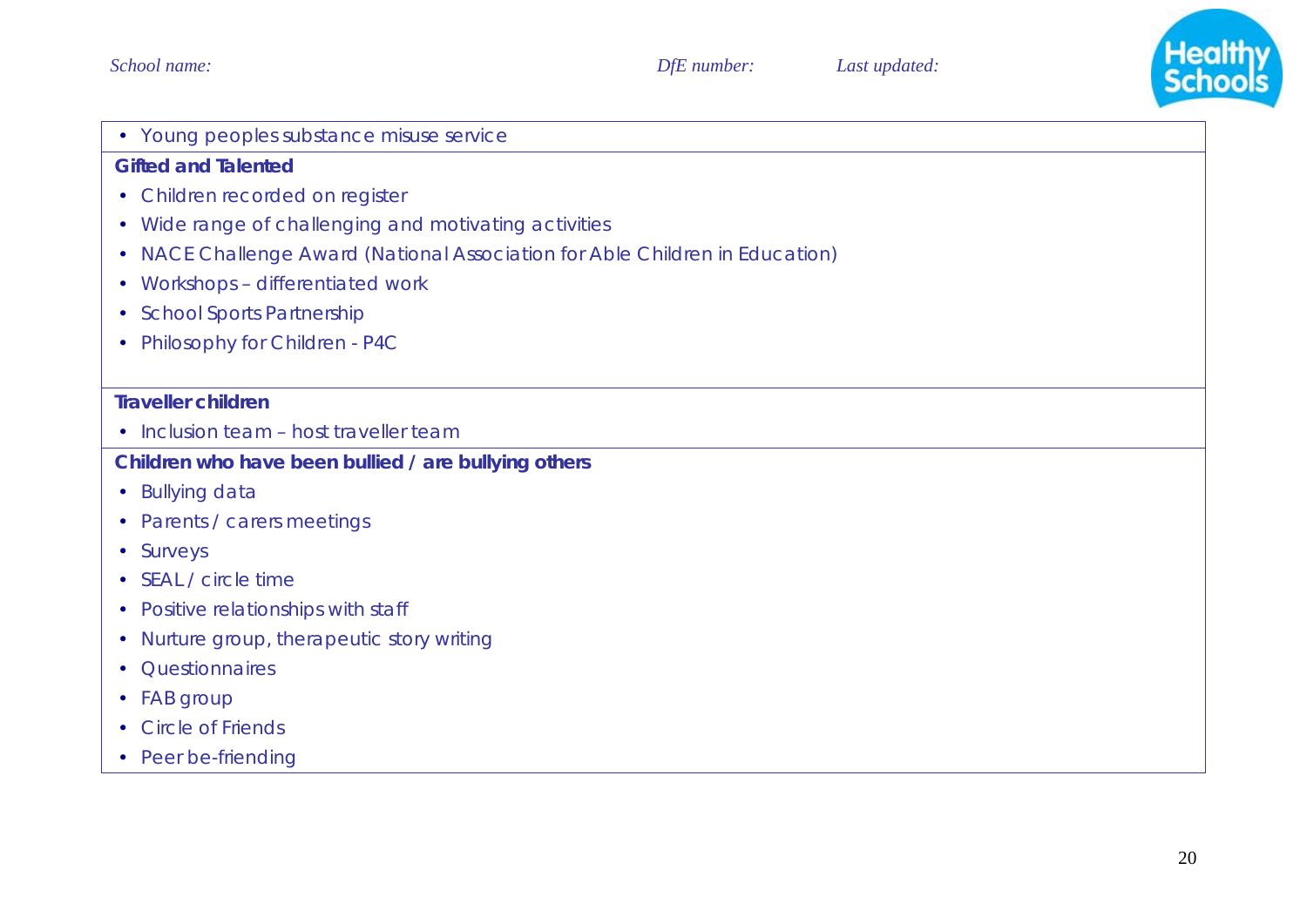

### **6.2 - What arrangements are in place to refer children and young people to specialist services that can give professional advice?**

| <b>Contraception</b> | Please describe the arrangements in place.                                                                                                          |
|----------------------|-----------------------------------------------------------------------------------------------------------------------------------------------------|
|                      | • School nurse and class teacher in providing RSE – information given to pupils regarding use of<br>contraception to avoid pregnancy where relevant |
|                      | Connexions                                                                                                                                          |
|                      | Local voluntary organisations                                                                                                                       |
|                      | Signposting to local family planning services                                                                                                       |
| <b>Sexual health</b> | Please describe the arrangements in place.                                                                                                          |
|                      | School nurse and class teacher in providing RSE                                                                                                     |
|                      | Signposting to The Space                                                                                                                            |
|                      | Chlamydia screening on site                                                                                                                         |
|                      | Drop in sessions provided by Boys and Young Men Sexual Health Teams                                                                                 |
|                      | School providing level 1,2,3 or 4 levels of extended sexual health services                                                                         |
| Loss and             | Please describe the arrangements in place.                                                                                                          |
| bereavement          | Topic covered within PSHE education and RE (Religious Education) curriculum that highlights<br>routes of referral                                   |
|                      | Local vicar works with junior class through RE topic on bereavement                                                                                 |
|                      | Advice/guidance/counselling for parents and children given in individual circumstances                                                              |

*SEF: 4 – Personal Development and Well-being, & 5 – Quality of provision*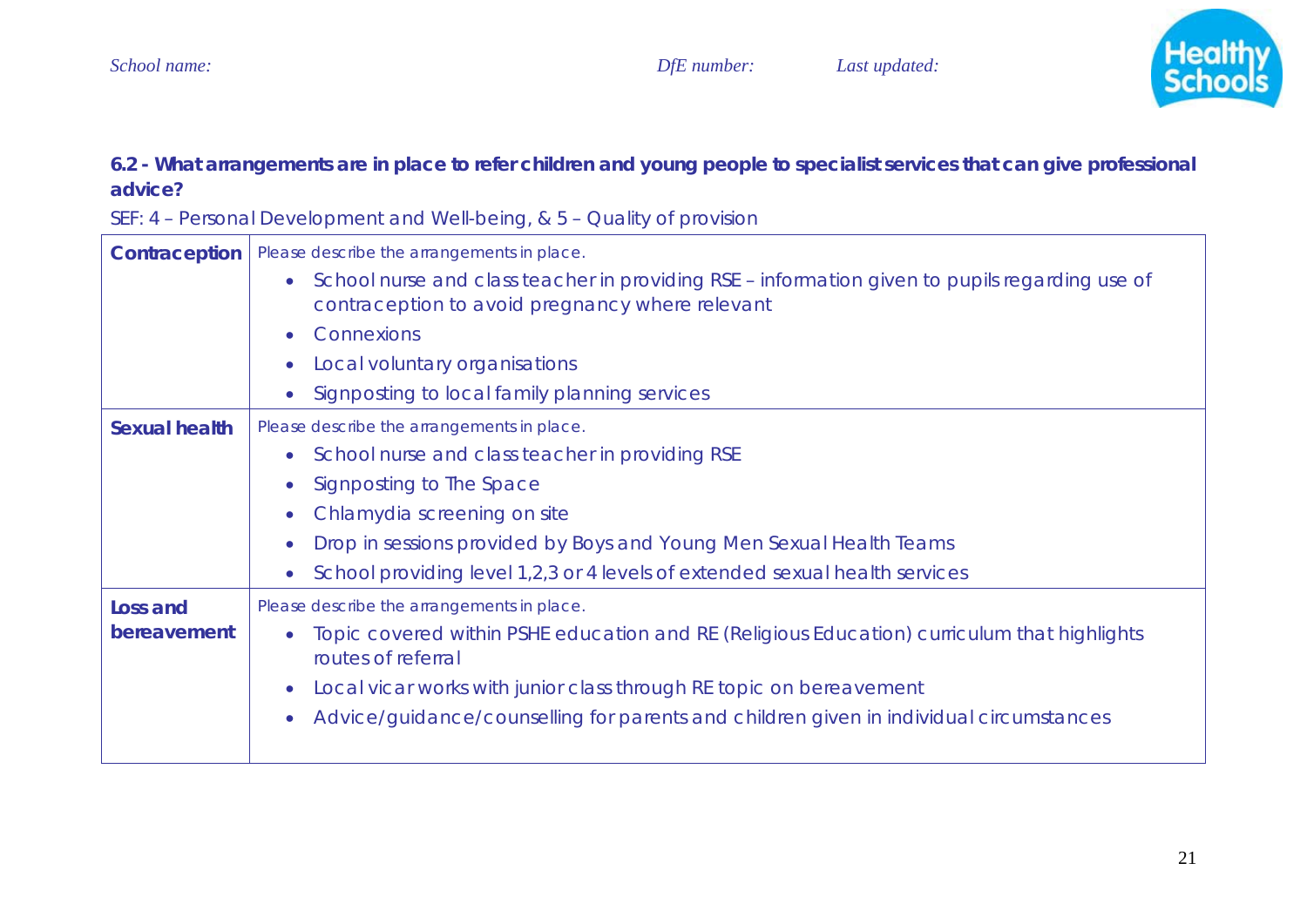

| <b>Mental Health</b>                               | Please describe the arrangements in place.<br>School has links with CAMHS (Child & Adolescent Mental Health services) and TAMHS (Targeted<br>$\bullet$<br>Mental Health in Schools) through SEN coordinator<br>Social services<br>$\bullet$<br><b>Educational Psychologist</b><br>Families with mental health problems identified and targeted for a variety of specific intervention<br>sessions run by counsellor |
|----------------------------------------------------|---------------------------------------------------------------------------------------------------------------------------------------------------------------------------------------------------------------------------------------------------------------------------------------------------------------------------------------------------------------------------------------------------------------------|
| <b>Drugs</b>                                       | Please describe the arrangements in place.<br>Drug Education provided through PSHE education teaching<br>$\bullet$<br><b>Young Addaction Substance misuse workers</b><br>$\bullet$<br>Multi agency drug awareness training<br>Connexions<br><b>Targeted Youth Support Workers</b>                                                                                                                                   |
| <b>Educational /</b><br><b>Academic</b><br>support | Please describe the arrangements in place<br>Signpost to extra tuition tutors<br>Extra lessons provided for targeted pupils                                                                                                                                                                                                                                                                                         |

## **6.3 - How does your school respect the confidentiality of children and young people, parents/carers and staff who access advice and support via the school?**

*SEF: 4 – Personal Development and Well-being, & 5 – Quality of provision*

**Children & Young People:**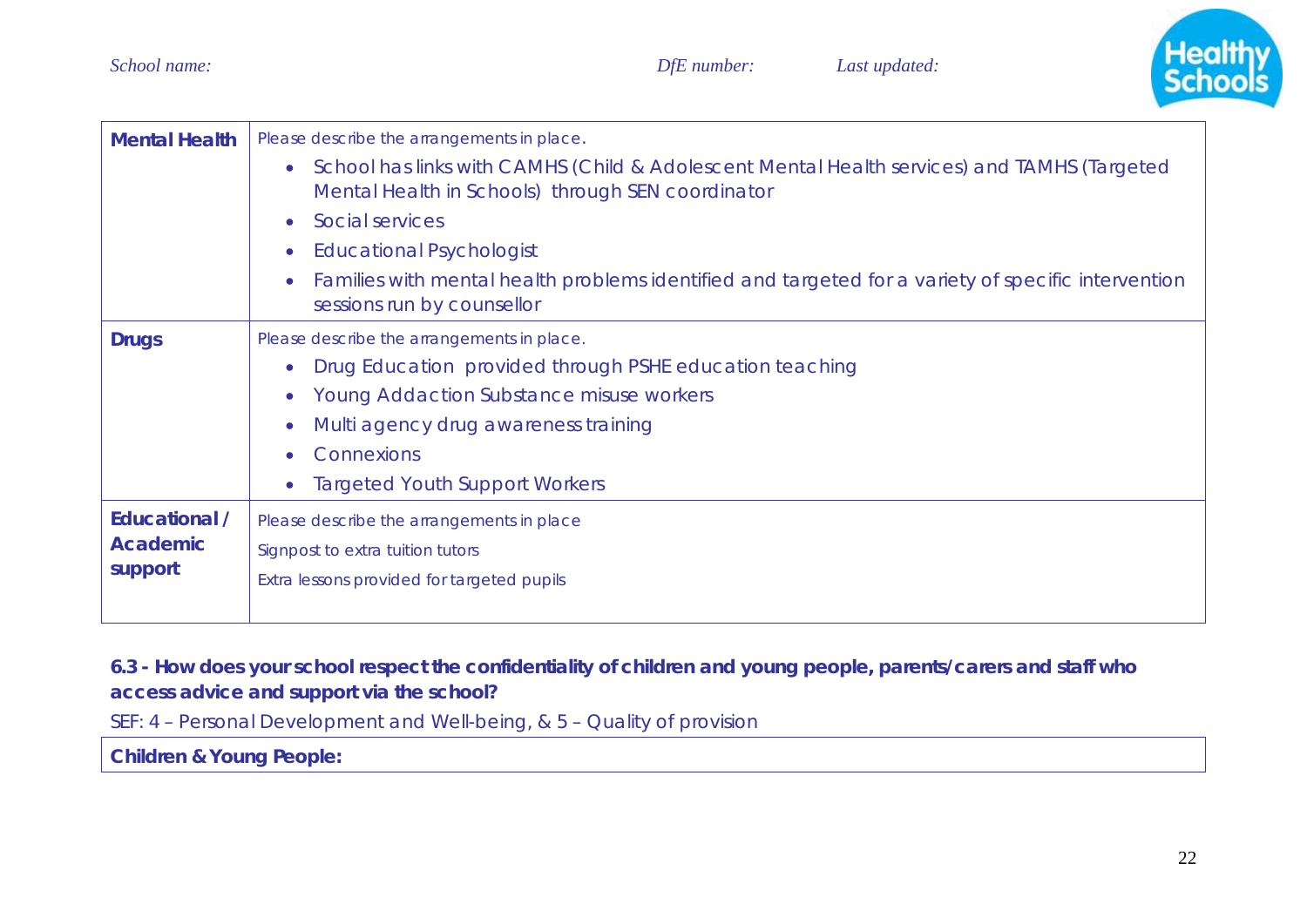

- $\bullet$ Confidentiality policy
- Counselling
- $\bullet$ Nurture group
- $\bullet$ Anonymous question boxes
- Headteacher, SENCO and teachers
- $\bullet$ Posters for Childline and NSPCC (National Society for the Prevention of Cruelty to Children)
- Full Stop Campaign displayed around the school
- $\bullet$ School Nurse
- $\bullet$ Signposting to local services in PSHE education curriculum
- $\bullet$ Transition arrangements in place to ensure that advice can be assessed where necessary
- $\bullet$ Play therapy

#### **Staff:**

- •Named member of staff
- •Posters advertised in staff room and leaflets distributed in individual pigeon holes
- $\bullet$ Teachers support network (formal and informal)
- •Unions
- •Termly SEAL meetings
- •TaMHS
- •**SN**

#### **Parents / Carers:**

- Advice leaflets and support signposted in newsletters and on parents' notice board
- Confidentiality policy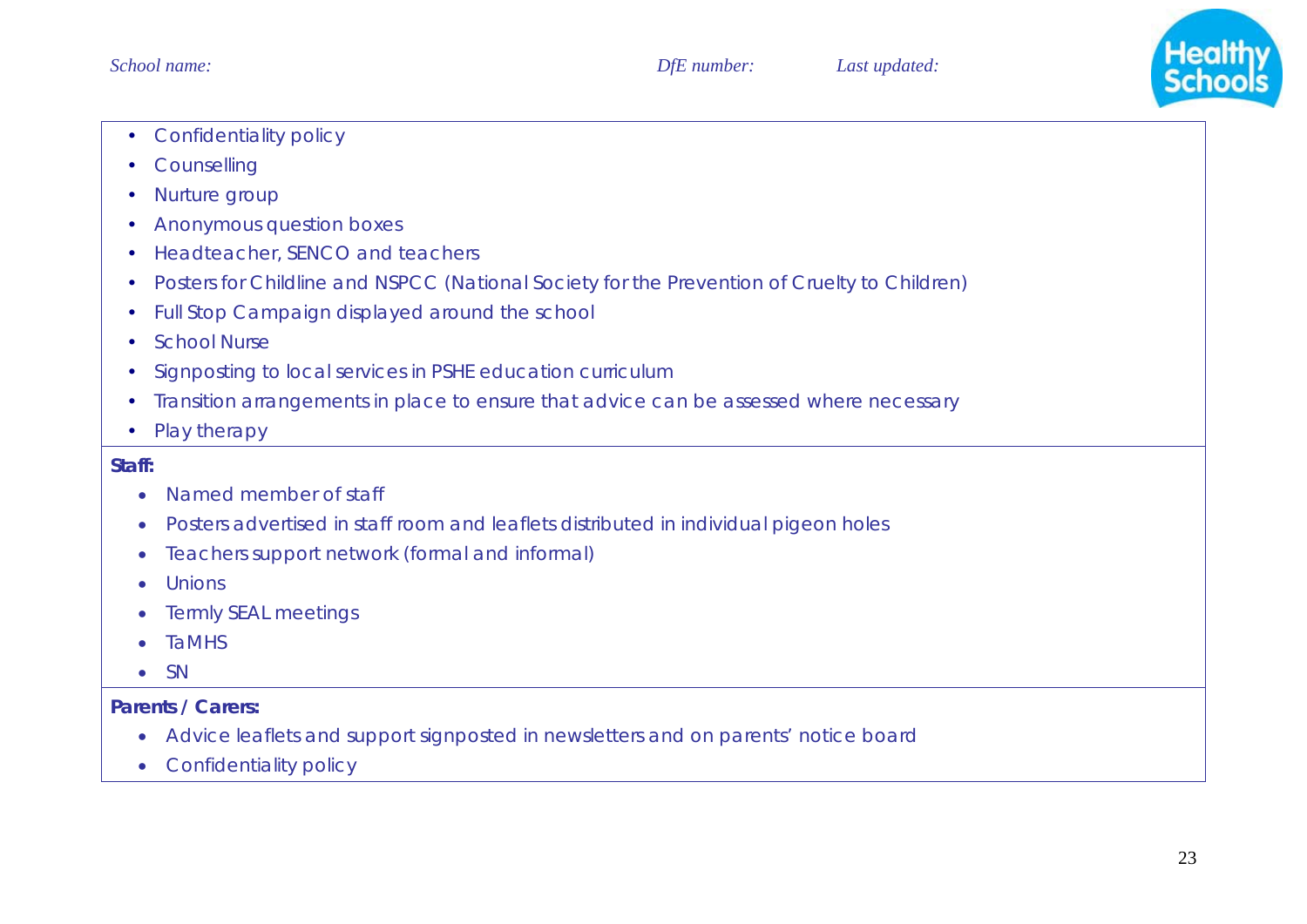

- Headteacher
- •School Nurse
- •Children's Centre
- •Enhanced Support Network and related services e.g. Parent Partnership
- Agencies drop in sessions

# **7. Staff continuing professional development (CPD) needs, health and wellbeing**

**7.1 - What continuing professional development (CPD) opportunities, relevant to health and wellbeing, do your staff have access to this year?** *Please list the CPD opportunities.* 

*SEF: 6 - Leadership and Management*

| <b>PSHE education</b><br>including SRE, financial<br>capability and Drug<br><b>Education</b> | • At least one staff member qualified through the National PSHE CPD programme<br>• Training courses offered by Healthy Schools / PSHE team attended by members of staff<br>(PSHE education coordinator, RSE, Drug Education, Active Learning in PSHE education,<br>Assessment and Evaluation in PSHE education, SRE in Church School, Economic<br>wellbeing and financial capability)<br>• PSHE education and SEAL twilights and network meetings regularly attended<br>• Assessment for Learning |
|----------------------------------------------------------------------------------------------|---------------------------------------------------------------------------------------------------------------------------------------------------------------------------------------------------------------------------------------------------------------------------------------------------------------------------------------------------------------------------------------------------------------------------------------------------------------------------------------------------|
| <b>Healthy Eating</b>                                                                        | • Food safety, preparation and storage training attended<br>Healthy Eating in Schools Primary Training - TA's, teachers, Learning Mentors (though<br>$\bullet$<br><b>Healthy Schools)</b><br>Let's Get Cooking training<br>$\bullet$                                                                                                                                                                                                                                                              |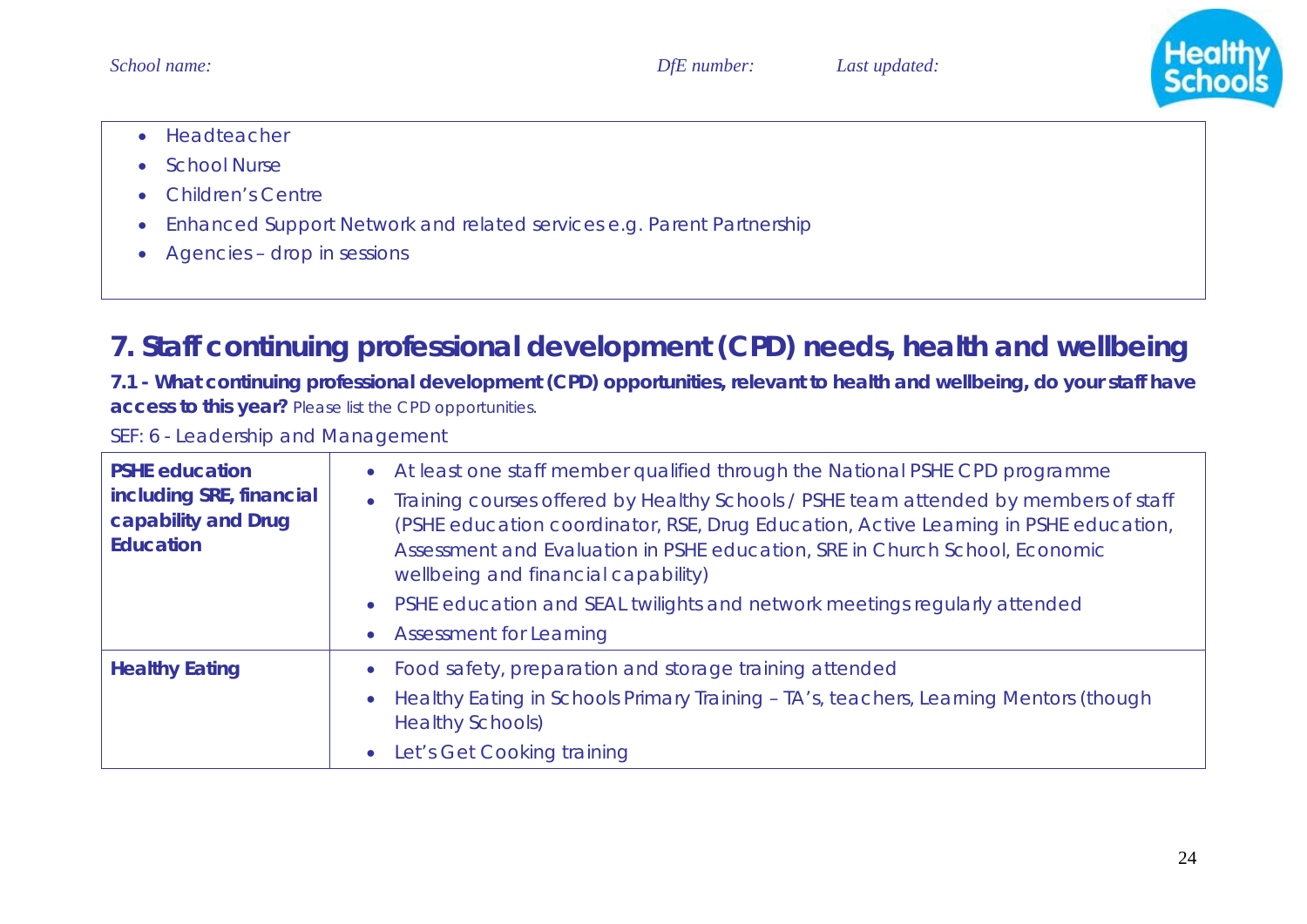

| <b>Physical Activity</b>                                               | School Sports Partnership PLT (Primary Link Tutor) conferences attended regularly by PE<br>coordinator<br>Sports coaching training<br>Daily physical activity training<br><b>Physical Literacy</b><br>Any training relevant to PA should be listed here                                                                                                                                                                                           |
|------------------------------------------------------------------------|---------------------------------------------------------------------------------------------------------------------------------------------------------------------------------------------------------------------------------------------------------------------------------------------------------------------------------------------------------------------------------------------------------------------------------------------------|
| <b>Emotional Health and</b><br><b>Well-being</b>                       | Nurture group training<br>Anti-bullying training<br>Training courses offered by First Steps in Derby (Working with young people who self-<br>harm, Identifying & understanding eating disorders, Successful strategies for working with<br>bereaved young people and their families)<br>Child protection training (CAF)<br><b>CAMHS Training</b><br>Bereavement and Loss Training<br><b>Emotional Literacy Training</b><br><b>Staff Wellbeing</b> |
| <b>Safeguarding (child</b><br>protection and Anti-<br><b>Bullying)</b> | <b>Child protection; Confidentiality training</b><br>Taking care / Protective behaviour<br><b>Child Exploitation and Online Protection (CEOP)</b>                                                                                                                                                                                                                                                                                                 |
| <b>Pastoral care</b>                                                   | Epi-pen training for all school staff<br>safeguarding training<br>Supporting vulnerable individuals                                                                                                                                                                                                                                                                                                                                               |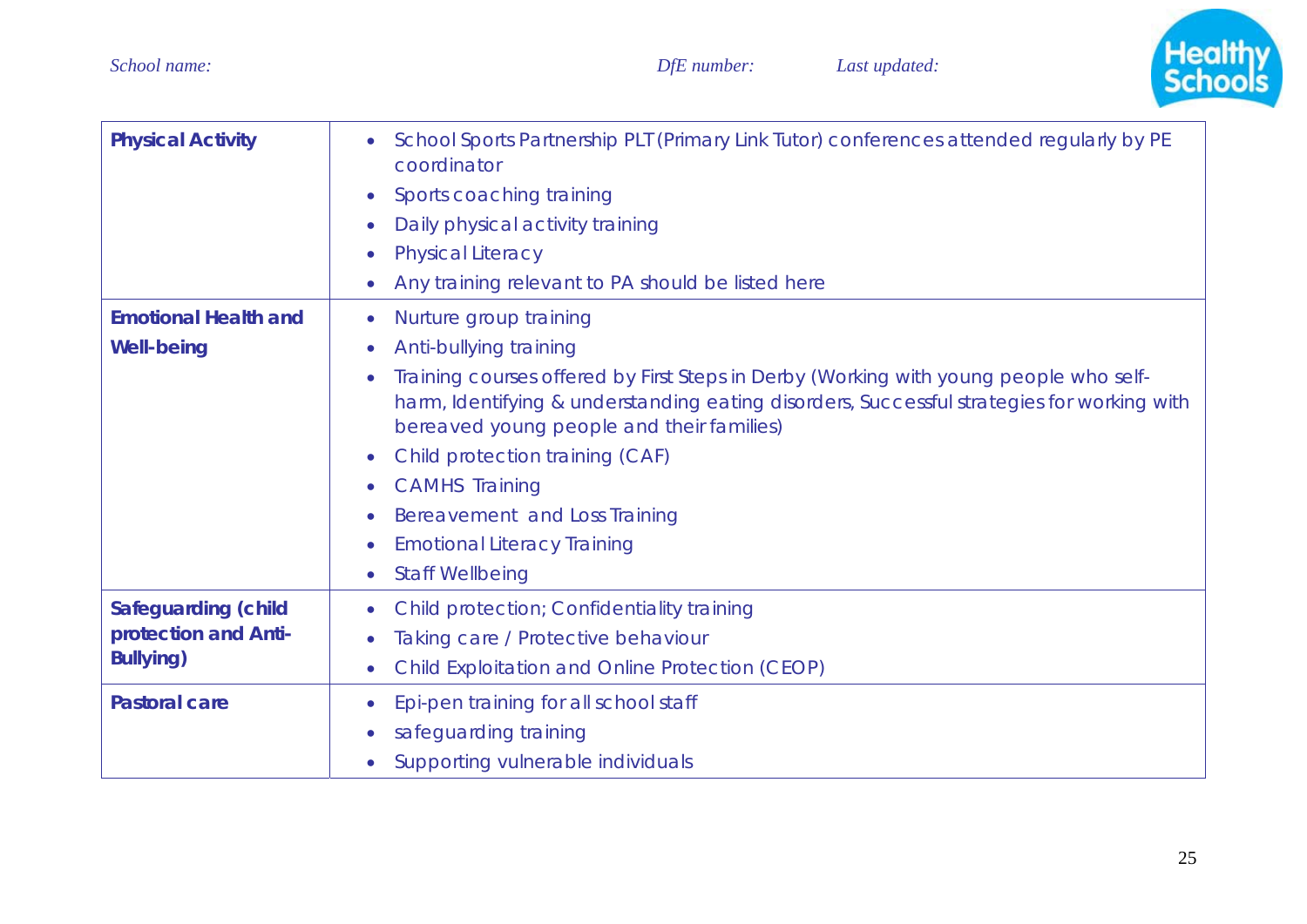

| <b>Behaviour Management</b>                  |
|----------------------------------------------|
| • CAF - Common assessment framework training |

### **7.2 - How does your school identify staff CPD needs of relevance to health and wellbeing?**

*SEF: 6 - Leadership and Management* 

*Please describe your approach.* 

- Performance Management meetings take place regularly where targets and opportunities are identified for all staff
- $\bullet$ Courses and training identified for personal development opportunities and distributed for staff
- $\bullet$ Close links with schools SIP
- $\bullet$ Headteacher runs and attends regular Teaching Assistant meetings
- $\bullet$ Induction Programmes for all new members of staff, teaching and non-teaching posts
- Statutory requirements e.g. curriculum development

### **7.3 - How does your school encourage staff to develop and maintain a healthy lifestyle to enable them to be positive role models?**

### *SEF: 6 - Leadership and Management*

*Please describe your approach.* 

- Members of staff run and take part in after school / lunchtime clubs
- Bike racks for staff that cycle to work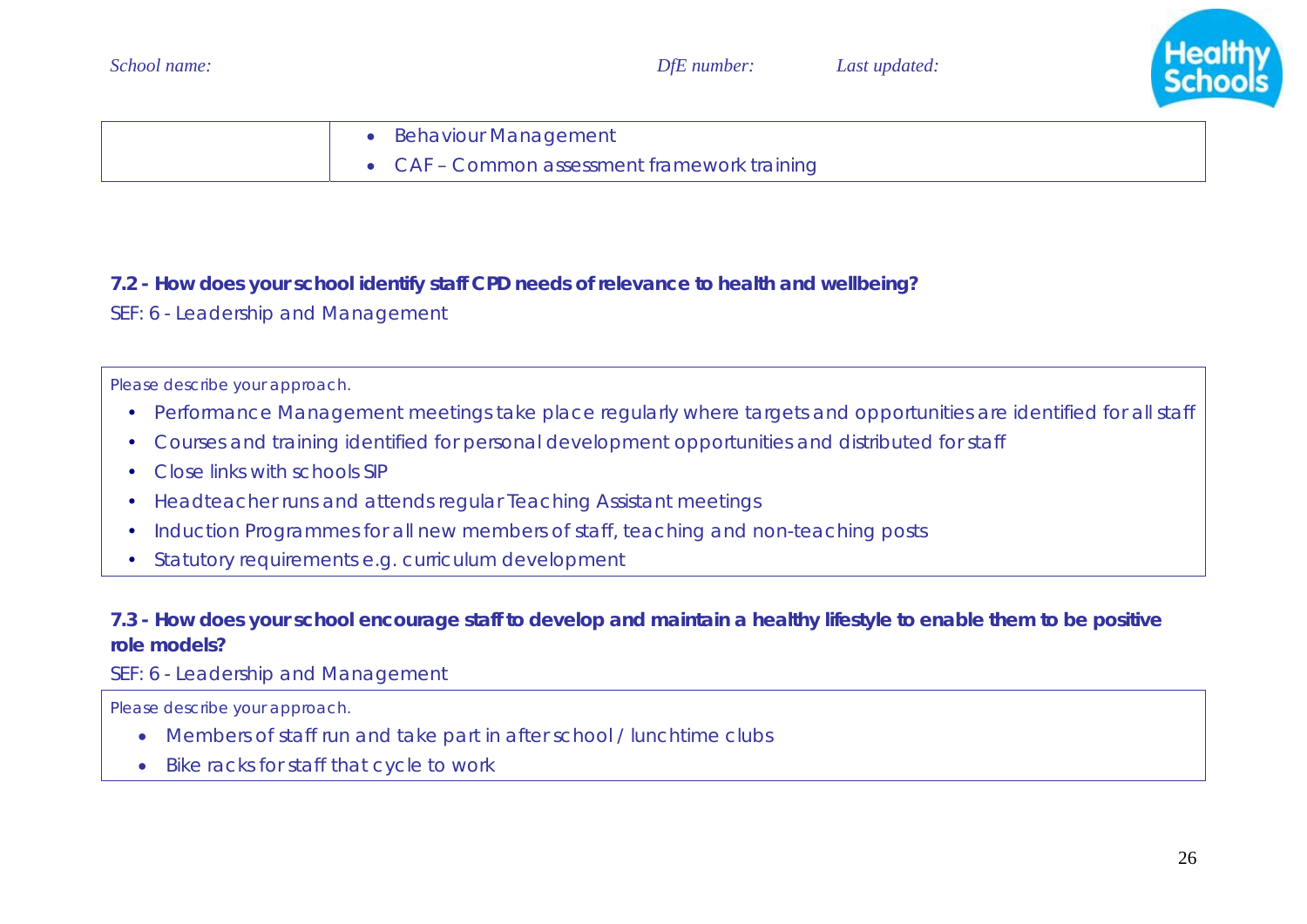

- Staff eat lunch with children providing a positive role model for children at lunchtime
- $\bullet$ All staff model healthy behaviours
- $\bullet$ No smoking on school's site
- $\bullet$ Food in school policy – reviewed by all staff
- $\bullet$ Physical Activity policy
- $\bullet$ Staff participate in charity events
- $\bullet$ Staff Wellbeing week
- •Access to school counsellor – bringing in new activities and skills, catering for all interests
- $\bullet$ Staff Wellbeing days
- $\bullet$ Celebrating achievements outside of school
- $\bullet$ Healthy Living policy
- $\bullet$ Healthy Schools Roadshows
- $\bullet$ Publicising of Care First Helpline

# **8. Partnerships with parents/carers and local communities**

## **8.1 - Who are the external agencies that support your school?**

| <b>PSHE including SRE</b><br>and Drug Education               | <b>Healthy Eating</b>                                                                       | <b>Physical Education</b>                                                                | <b>Emotional Health and</b><br><b>Well-being</b>                              | <b>Other</b>                                                 |
|---------------------------------------------------------------|---------------------------------------------------------------------------------------------|------------------------------------------------------------------------------------------|-------------------------------------------------------------------------------|--------------------------------------------------------------|
| <b>School nurse</b><br>(Supporting RSE and<br>drug education) | <b>Catering or external</b><br>catering provider<br>(provide school meals<br>to nutritional | <b>School sports</b><br>partnership (Improved<br>provision of PA on<br>offer, support to | <b>Counselling (1:1 or</b><br>group offered);<br><b>Health Visitor (under</b> | <b>Cycle proficiency</b><br>(offered to year 4/5<br>pupils); |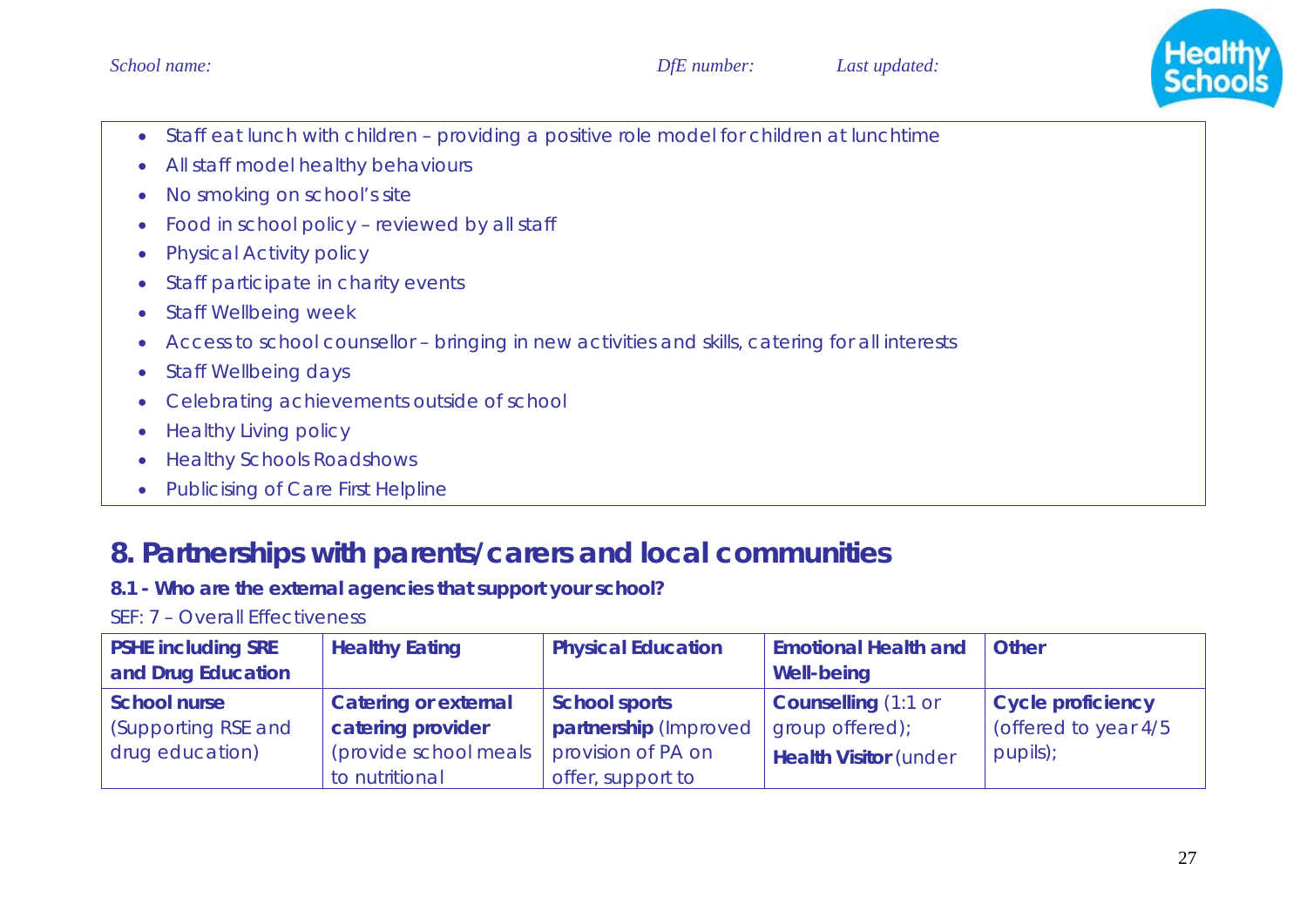

| <b>Counsellors</b> (running<br>Workshops for<br>parents);<br><b>Behaviour Support</b><br><b>Services</b> (observation<br>and support);<br><b>School Counsellor</b><br>(observation and<br>support);<br><b>Educational</b><br>Psychologist<br>(observations and<br>support/advice);<br><b>Family Justice Centre</b><br>support and referrals);<br><b>Global Education</b><br><b>Derby</b> (support for<br><b>Global Citizenship and</b><br><b>International Schools</b> | guidelines);<br>Fruit & vegetable<br>scheme (provide free<br>fruit for KS1, bought in<br>for $KS2$ );<br>Milk provided (free for<br>under 5s available for<br>all children to buy);<br><b>School Cook / Chef</b><br>sessions with pupils<br>(delivered as part of<br>$DT)$ ;<br><b>School nurse (support)</b><br>work in Science/PSHE<br>education on healthy<br>eating);<br><b>School Food Trust</b><br>(provides resources);<br><b>Heath promotions</b> | improve subject<br>knowledge);<br>Coaches (run<br>clubs/sessions for<br>pupils);<br><b>School Nurse</b><br>(supports work in<br>science/PSHE<br>education);<br><b>Local Football clubs</b><br>(run sessions for<br>pupils); | $5s$ );<br><b>Behaviour Support</b><br><b>Service</b> (support pupils<br>$in$ school);<br><b>School nurse;</b><br><b>Educational</b><br>Psychologist;<br><b>Children's services:</b><br><b>Children's centre</b><br>(offers sessions to<br>parents and families);<br><b>GP's</b> (referrals for<br>learning and medical<br>assessments);<br><b>CAMHS:</b><br><b>Nurture group staff</b><br>(support identified<br>pupils);<br>TaMHS: | Kerbsafe (for Y1);<br><b>Road Safety</b><br>(throughout school -<br>assemblies);<br><b>Fire Service (talks for</b><br>specific year groups<br>to fit curriculum); |
|------------------------------------------------------------------------------------------------------------------------------------------------------------------------------------------------------------------------------------------------------------------------------------------------------------------------------------------------------------------------------------------------------------------------------------------------------------------------|-----------------------------------------------------------------------------------------------------------------------------------------------------------------------------------------------------------------------------------------------------------------------------------------------------------------------------------------------------------------------------------------------------------------------------------------------------------|-----------------------------------------------------------------------------------------------------------------------------------------------------------------------------------------------------------------------------|--------------------------------------------------------------------------------------------------------------------------------------------------------------------------------------------------------------------------------------------------------------------------------------------------------------------------------------------------------------------------------------------------------------------------------------|-------------------------------------------------------------------------------------------------------------------------------------------------------------------|
| (e.g. change4life,<br>Award)<br>roadshows);<br><b>Youth service</b><br><b>Packed lunches</b>                                                                                                                                                                                                                                                                                                                                                                           |                                                                                                                                                                                                                                                                                                                                                                                                                                                           | <b>Family Justice Centre</b><br>(Domestic Abuse<br>Team support for<br>families).                                                                                                                                           |                                                                                                                                                                                                                                                                                                                                                                                                                                      |                                                                                                                                                                   |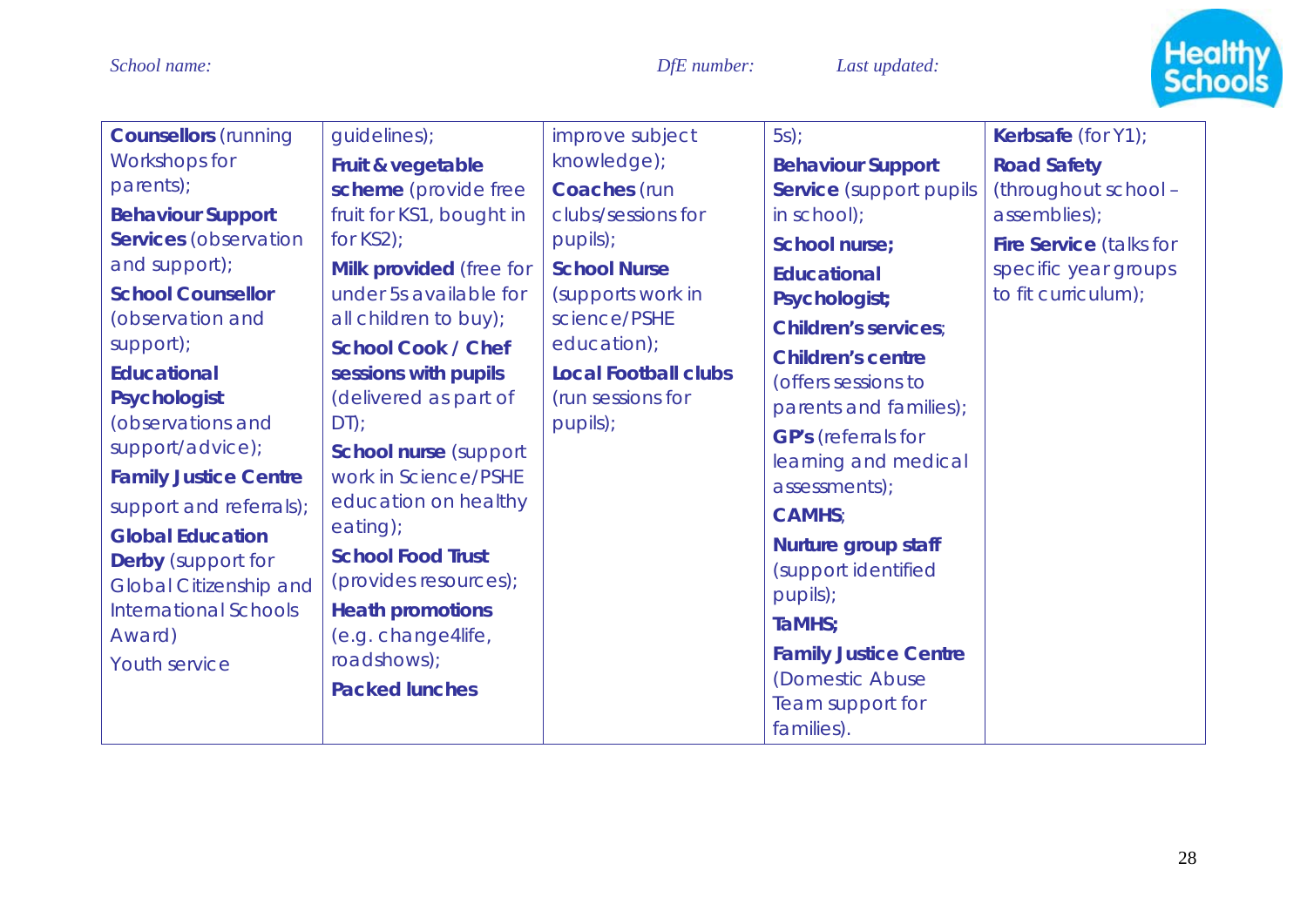

### **8.2 - How does your school signpost children and young people to appropriate services, within and beyond your school?**

- Out of hours clubs
- 1:1 tuition for identified pupils
- Gifted and talented workshops
- Homework club
- •Breakfast club
- •Gardening and school allotment
- •Parent workshops
- •Language classes
- $\bullet$ Children's Centre
- •Community education projects / classes
- $\bullet$ Family SEAL
- •**Nursery**
- •Referrals to local child minders
- •Lettings of school building / site
- $\bullet$ Dyslexia support centre on site
- Educational Psychologists
- Education Social workers
- Addaction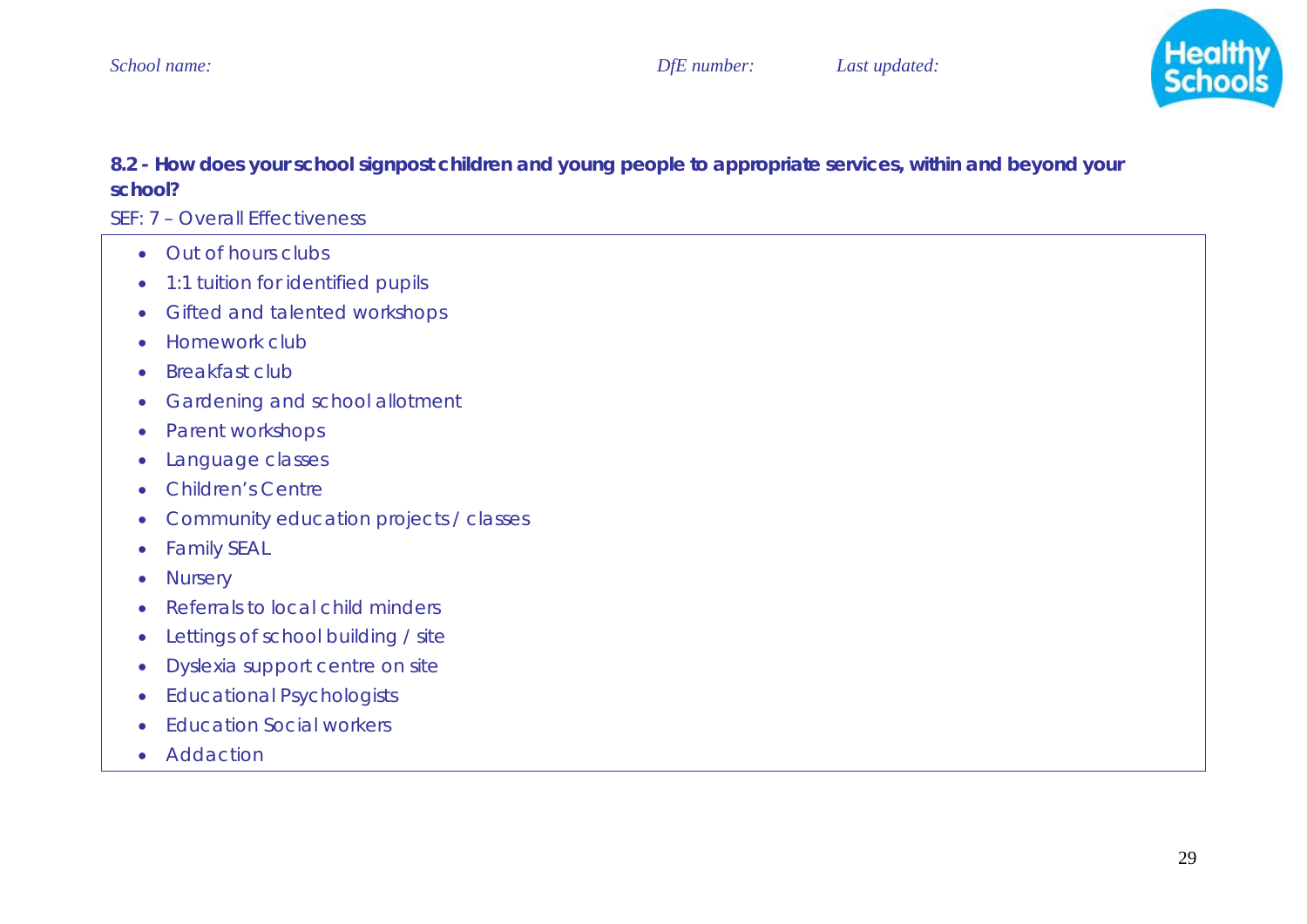

- The Space
- $\bullet$ Police communities and support officers
- $\bullet$ School Nurse
- •CAMHS
- •TaMHS
- $\bullet$ The Runaways
- $\bullet$ Safe and Sound Project
- Boys and Young Men's Team

#### **8.3 - How does your school signpost parents/carers to appropriate services?**

- Language course leaflets sent home for parents / carers
- $\bullet$ Translation of letters and end of year reports at request of parents/carers
- •Parents evening meeting – staff available to translate
- $\bullet$ Lessons / sessions in school, led by different agencies
- •Posters / leaflets / stickers on toilet doors – widely displayed and available
- $\bullet$ Well-being notice board for staff
- $\bullet$ Online through schools learning portal
- •**Newsletters**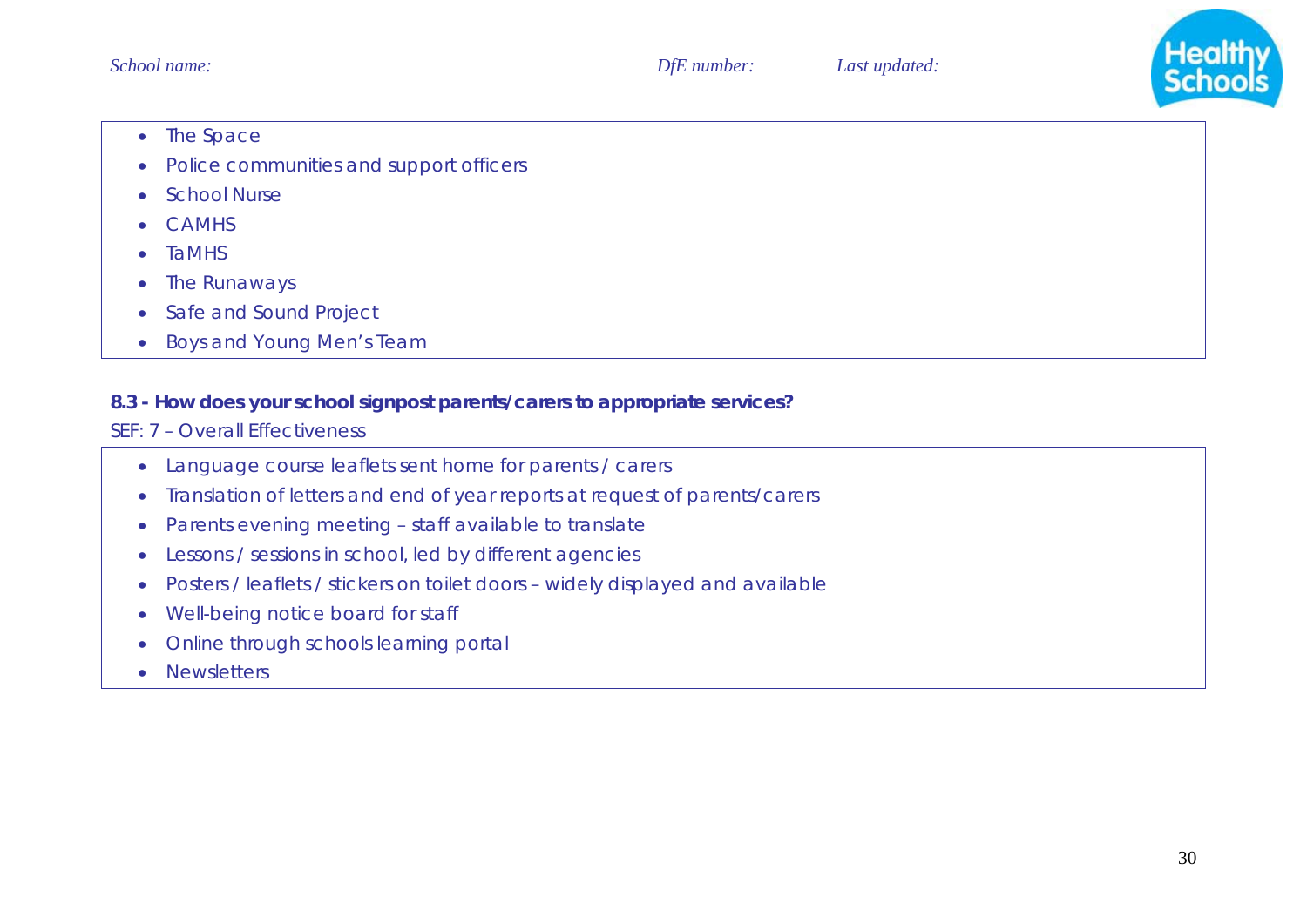

## **8.4 - You may wish to record details of the topic and dates of sessions planned for parents/carers on health and wellbeing awareness during the coming year**

| Loss and<br><b>Bereavement</b>     | LA Bereavement and Loss Guidance<br>$\bullet$<br>Workshops run for parents and pupils - targeted children<br>$\bullet$<br>Referrals to counselling support through the Children's Centre / The Space<br>$\bullet$                                                                                                                                                                                                                                                               |
|------------------------------------|---------------------------------------------------------------------------------------------------------------------------------------------------------------------------------------------------------------------------------------------------------------------------------------------------------------------------------------------------------------------------------------------------------------------------------------------------------------------------------|
| <b>RSE</b>                         | School information letters/evenings to parents re: delivery / content of RSE sessions<br>$\bullet$<br>Parents invited to be part of PSHE education / RSE / Drug Education working group and review<br>$\bullet$<br>policy, content and resources of curriculum in school                                                                                                                                                                                                        |
| <b>Physical</b><br><b>Activity</b> | School hosts an annual event, where pupils, staff, parents / carers are all invited to a fun and<br>$\bullet$<br>interactive day / evening. This encourages Emotional Health and Wellbeing, promotes physical<br>activity and encourages a cohesive community<br><b>Family Cycle rides</b><br>$\bullet$<br>As part of promotion for Fit 4 Life Government Campaign the Children's Centre host and<br>$\bullet$<br>encourage parents to take part in Physical Activity workshops |
| <b>Drug</b><br><b>Education</b>    | School information letters / evenings to parents re delivers / content of Drug Education sessions<br>$\bullet$<br>Smoking Cessation workshops and 1:1 support available through Children's Centre is advertised<br>$\bullet$<br>via school newsletters (Ongoing)                                                                                                                                                                                                                |
| <b>Healthy</b><br>Eating           | Healthy Eating for babies (including breastfeeding) advice and weekly drop in sessions available<br>at Children's Centre (ongoing advertisement through schools newsletter)<br>Packed lunch guidance at parents evening<br>$\bullet$<br>Food tasting at the summer fayre<br>$\bullet$                                                                                                                                                                                           |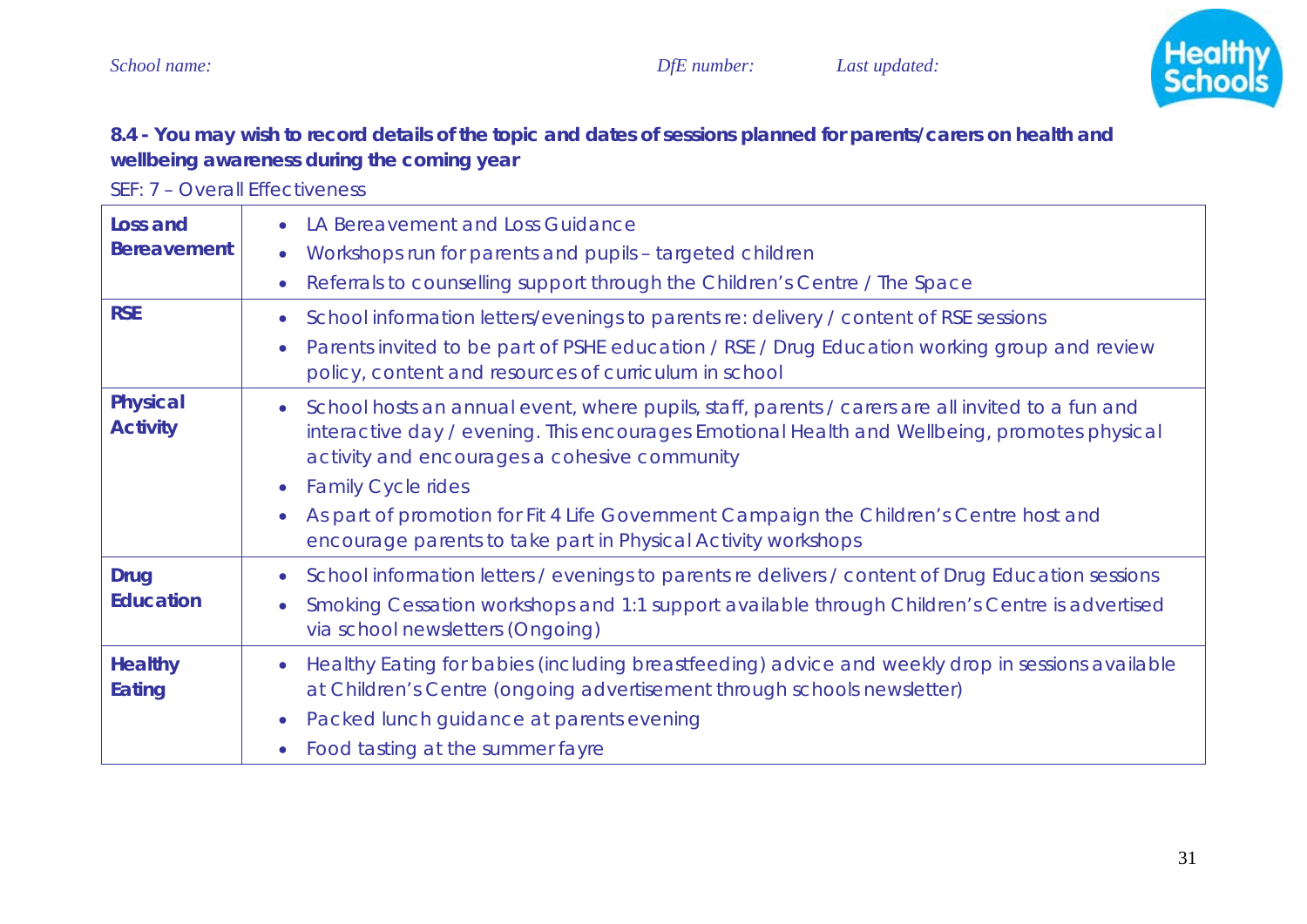

| • Let's Get Cooking community events                                                                                                                                                                                                                                                                                                                                                                                |
|---------------------------------------------------------------------------------------------------------------------------------------------------------------------------------------------------------------------------------------------------------------------------------------------------------------------------------------------------------------------------------------------------------------------|
| • Reception Induction evening held annually where Reception class teacher and Headteacher<br>speak to parents about new pupils starting school and how their Emotional Health and Wellbeing is<br>promoted. Parents are also informed and encouraged to think about healthy eating, including the<br>availability and nutritional standards of school lunches and expectations in terms of packed<br><b>lunches</b> |

# **9. Assessing, recording and reporting the achievement of children and young people**

**9.1 - How does your school assess and report on the progress and achievement of children and young people in subjects relevant to their health and wellbeing?** *Please describe your approach.* 

*SEF: 3 – Achievement and Standards*

### **PSHE**

- •Assessment for learning techniques are an integral part of PSHE and SEAL lessons
- • Teachers report to parents/carers through end of year reports comments on the work and topics covered throughout the year
- End of Key Stage statements assessments used by teachers to assess attainment at the end of each unit and passed to the next teacher to inform planning / support provided
- Parents / carers evening used to discuss progress in PSHE education
- IEP review meetings review personal targets with pupils and parents / carers and set new targets, often relating to PSHE education
- •Pupil peer and self assessment through PSHE education/ SEAL lessons takes place
- •Monitoring of the number of racial / sexual abuse / bullying / drug related incidents kept
- $\bullet$ Reports to governors termly by Headteacher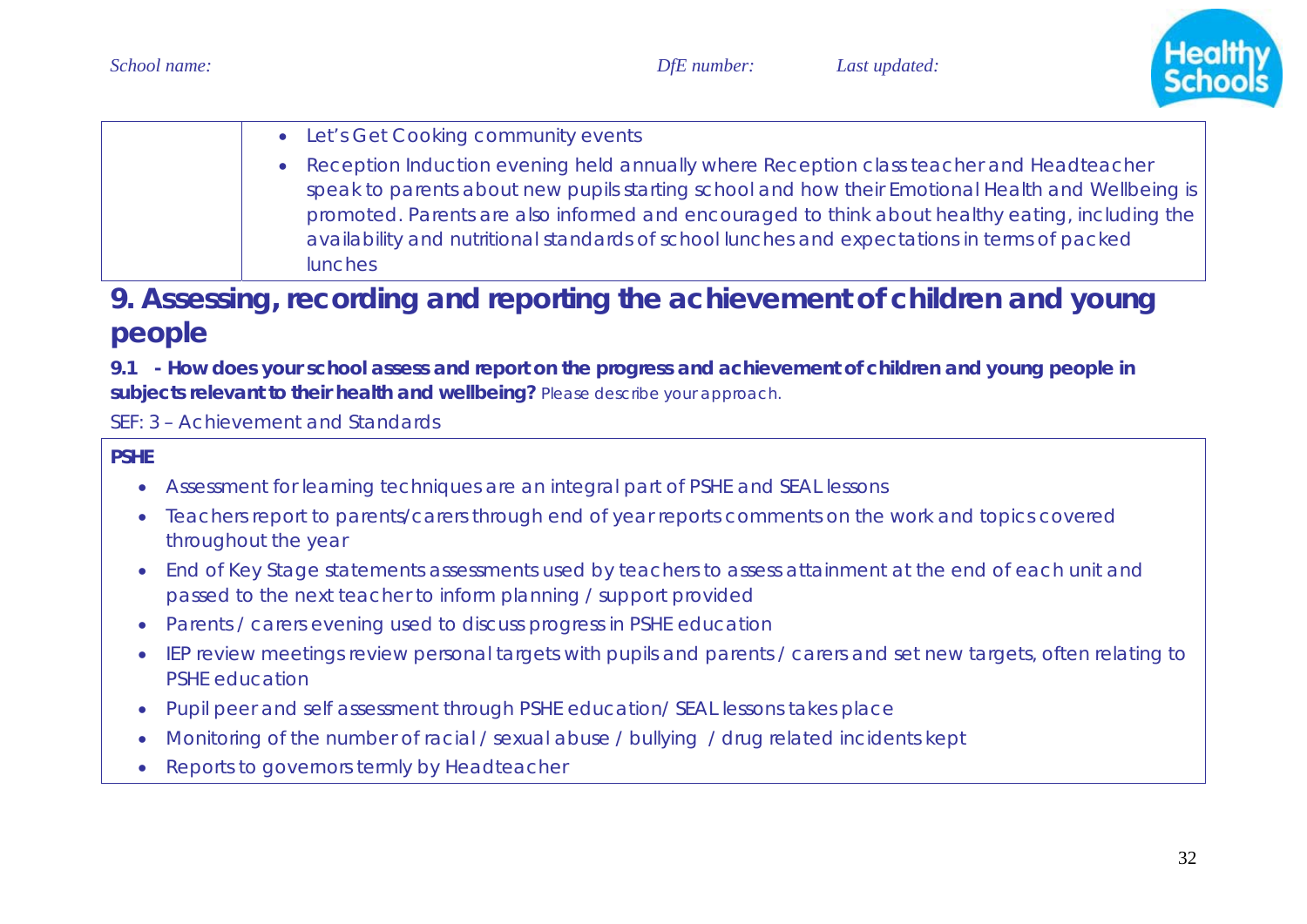

### **Healthy Eating**

• Food Route resources are used to monitor children's progression of food skills and understanding of healthy eating. The resources highlight the core competences in relation to diet & health, consumer awareness (shopping), food safety and cooking.

#### **Physical Activity**

- End of year reports include section on PE, PA, Physical development
- Use of end if key stage assessments

### **Emotional Health & Well-being**

- Perception surveys
- Self esteem surveys

### **9.2 - How does your school celebrate the achievements of children and young people across all areas of school life?**  *SEF: 3 – Achievement and Standards*

School incorporates a number of positive initiatives to celebrate achievements of pupils, These include:

- Weekly celebration assemblies where children receive praise and certificates for positive behaviour as well as attainment and effort in lessons
- •Children collect stickers daily that are received in class to fill sticker books and receive awards in assemblies
- Children also get to take a note home to parents / carers letting them know the positive behaviour and/or achievement in school
- Children are also rewarded with extended playtimes and golden time